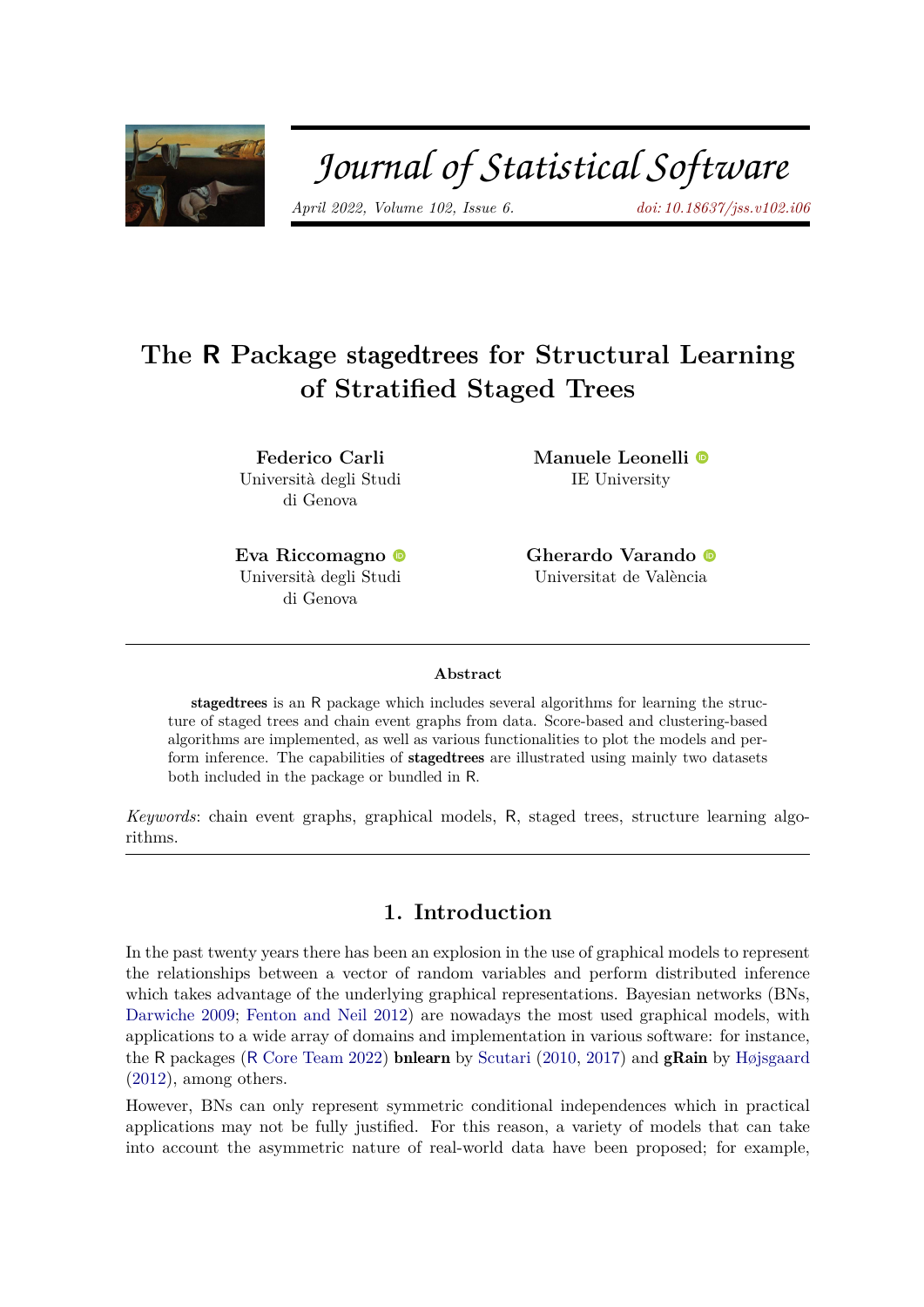context-specific BNs [\(Boutilier, Friedman, Goldszmidt, and Koller](#page-25-1) [1996\)](#page-25-1), labeled directed acyclic graphs [\(Pensar, Nyman, Koski, and Corander](#page-27-3) [2015\)](#page-27-3) and probabilistic decision graphs [\(Jaeger, Nielsen, and Silander](#page-26-2) [2006\)](#page-26-2). Unlike most of its competitors, the chain event graph (CEG, [Collazo, Görgen, and Smith](#page-25-2) [2018;](#page-25-2) [Smith and Anderson](#page-28-0) [2008;](#page-28-0) [Riccomagno and Smith](#page-27-4) [2004,](#page-27-4) [2009\)](#page-27-5) can capture all (context-specific) conditional independences in a unique graph, obtained by a coalescence over the vertices of an appropriately constructed probability tree, called staged tree.

CEGs have been used for cohort studies [\(Barclay, Hutton, and Smith](#page-25-3) [2013\)](#page-25-3), causal analysis [\(Thwaites, Smith, and Riccomagno](#page-28-1) [2010;](#page-28-1) [Thwaites](#page-28-2) [2013\)](#page-28-2) and case-control studies [\(Keeble,](#page-26-3) [Thwaites, Barber, Law, and Baxter](#page-26-3) [2017a;](#page-26-3) [Keeble, Thwaites, Baxter, Barber, Parslow, and](#page-26-4) [Law](#page-26-4) [2017b\)](#page-26-4). Structure learning algorithms have been defined in the literature [\(Barclay,](#page-25-4) [Hutton, and Smith](#page-25-4) [2014;](#page-25-4) [Collazo and Smith](#page-25-5) [2016;](#page-25-5) [Cowell and Smith](#page-25-6) [2014;](#page-25-6) [Silander and Leong](#page-28-3) [2013\)](#page-28-3). The user's toolbox to efficiently and effectively perform uncertainty reasoning with CEGs further includes methods for inference and probability propagation [\(Görgen, Leonelli,](#page-26-5) [and Smith](#page-26-5) [2015;](#page-26-5) [Thwaites, Smith, and Cowell](#page-28-4) [2008\)](#page-28-4), the exploration of equivalence classes [\(Görgen and Smith](#page-26-6) [2018;](#page-26-6) [Görgen, Bigatti, Riccomagno, and Smith](#page-26-7) [2018\)](#page-26-7), causal discovery [\(Leonelli and Varando](#page-27-6) [2021\)](#page-27-6) and robustness studies [\(Leonelli](#page-27-7) [2019;](#page-27-7) [Wilkerson and Smith](#page-28-5) [2019\)](#page-28-5). The model class of CEGs and staged trees have been further extended to model dynamic problems with recursively updated probabilities [\(Barclay, Collazo, Smith, Thwaites,](#page-25-7) [and Nicholson](#page-25-7) [2015;](#page-25-7) [Freeman and Smith](#page-26-8) [2011b\)](#page-26-8), decision problems under the framework expected utility maximization [\(Thwaites and Smith](#page-28-6) [2017\)](#page-28-6) and Bayesian games [\(Thwaites](#page-28-7) [and Smith](#page-28-7) [2018\)](#page-28-7).

The R package stagedtrees implements some algorithms for learning staged trees and CEGs from data and is freely available from the Comprehensive R Archive Network (CRAN) at <http://CRAN.R-project.org/package=stagedtrees>. The package also provides inferential and visualization functions for such models as well as descriptive and summary statistics about the graph structure. The only other software available to learn such models is the ceg package [\(Collazo and Taranti](#page-25-8) [2017\)](#page-25-8), including one learning algorithm (*Agglomerative Hierarchical Clustering*, [Freeman and Smith](#page-26-9) [2011a\)](#page-26-9).

## **2. Staged trees and chain event graphs**

Many statistical graphical models represent a random vector of interest in terms of undirected or directed acyclic graphs. In particular, BNs are directed acyclic graphs where each vertex corresponds to a random variable and a missing edge between two nodes represents conditional independence. Conversely, staged trees are directed trees equipped with probabilites where atomic events coincide with root-to-leaf paths.

A directed tree  $\mathcal{T} = (V, E)$  is a tree with vertex set V and edge set E, where each vertex except for the root has one parent only, all non-leaf vertices have at least two children and all edges point away from the root. For  $v, v' \in V$  let  $e = (v, v') \in E$  be the edge pointing from *v* to *v'*. For a non-leaf *v*, let  $E(v) = \{v' \in V : (v, v') \in E\}$  and call  $\mathcal{F}(v) = (v, E(v))$  a floret of the tree. Let  $\Theta$  be a non-empty set of labels and  $\theta : E \to \Theta$  be a function such that for any non-leaf  $v \in V$  the labels in  $\theta(E(v))$  are all distinct. The set  $\theta(E(v))$  is denoted by *θ*<sup>*v*</sup> and is called the set of floret labels. Next assume Θ ⊆ [0, 1]. If  $\sum_{e \in E(v)} θ(e) = 1$  for all non-leaf *v*, then  $\mathcal T$  together with the  $\theta_v$ 's is called a *probability tree* and  $\theta(e)$  is the probability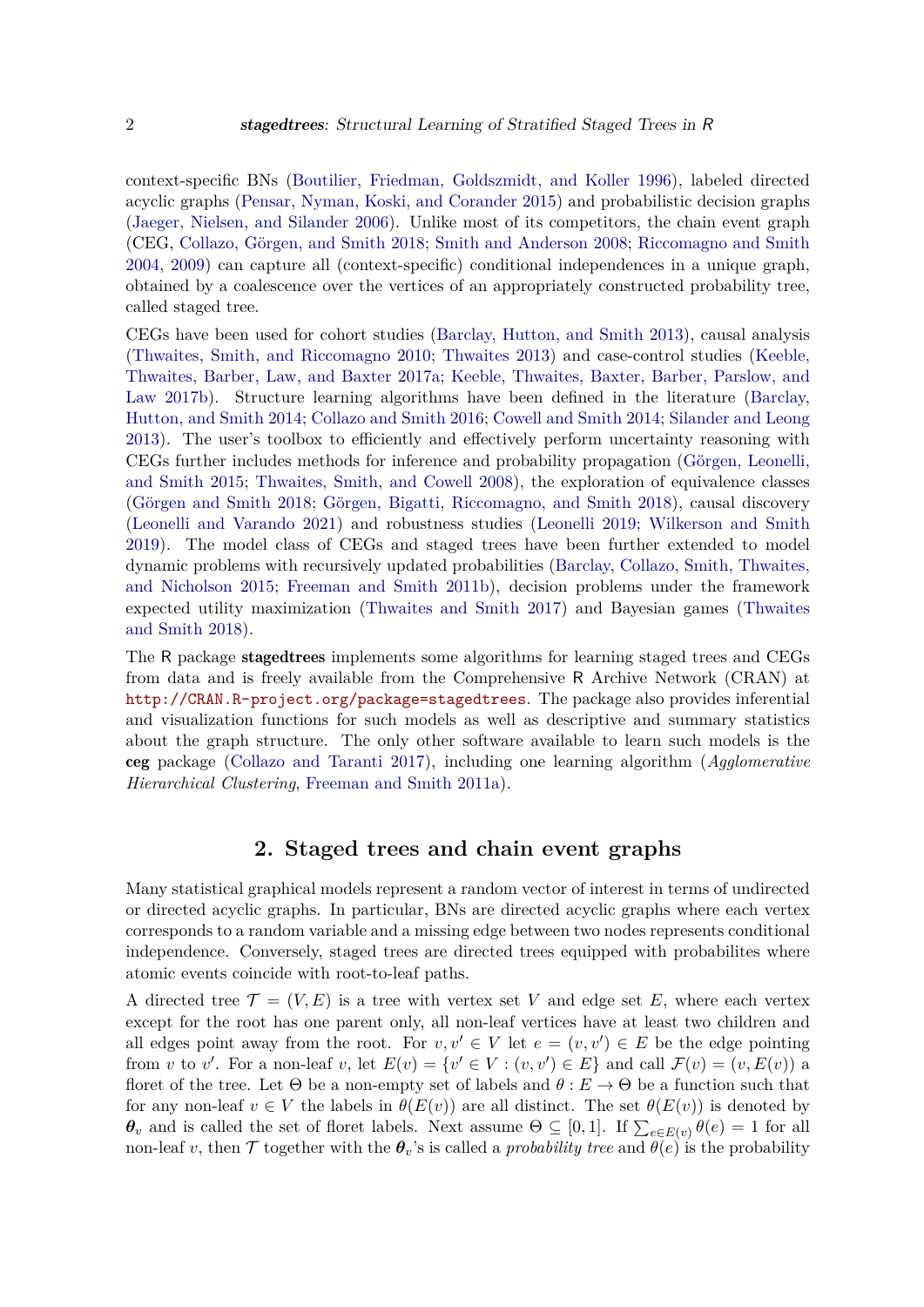<span id="page-2-4"></span><span id="page-2-0"></span>

<span id="page-2-2"></span><span id="page-2-1"></span>Figure 1: Illustration of the construction of staged tree and CEG from a BN for three binary random variables. The BN in Figure [1a](#page-2-0) is represented by the *X*-compatible tree in Figure [1b](#page-2-1) where the edges emanating from  $v_0$  represent the outcomes of  $X_1$ ; the edges emanating from  $v_1$  and  $v_2$  represent the outcomes of  $X_2$  conditionally on the outcome of  $X_1$ ; the edges emanating from  $v_3, \ldots, v_6$  represent the outcomes of  $X_3$  conditionally on  $X_1$  and  $X_2$ . The conditional independence of the BN coincides with the staging  $\{v_3, v_4\}$  and  $\{v_5, v_6\}$  (vertices not framed are in their own stage). The staged tree in Figure [1b](#page-2-1) is transformed into the CEG in Figure [1c](#page-2-2) using the positions  $u_0 = \{v_0\}$ ,  $u_1 = \{v_1\}$ ,  $u_2 = \{v_2\}$ ,  $u_3 = \{v_3, v_4\}$ ,  $u_4 = \{v_5, v_6\}$ and  $u_{\infty} = \{v_7, \ldots, v_{14}\}.$ 

of the edge  $e \in E$ . Each root-to-leaf path  $\lambda$  in  $\mathcal{T}$ , equivalently each leaf vertex, is associated to an atom in a discrete probability space and the atomic probabilities can be defined as  $\prod_{e \in \lambda} \theta(e)$ . Throughout, edges on a root-to-leaf path  $\lambda$  are ordered from the closest to the root to the closest to the leaf. The atomic probabilities together with  $\Theta$  give the statistical model associated to the tree.

**Definition 1** *A probability tree where for some*  $v, v' \in V$   $\theta_v = \theta_{v'}$ , *is called a* staged tree. *The vertices v and v* ′ *are said to be in the same stage.*

Although not strictly required, a probability tree can represent the joint probability distribution of a discrete random vector  $\mathbf{X} = (X_1, \ldots, X_n)$  taking values in a product space  $\mathbb{X} = \times_{i=1}^{n} \mathbb{X}_i$ , where  $\mathbb{X}_i$  is the finite sample space of  $X_i$ ,  $i = 1, \ldots, n$ .

Recall that for  $\mathbf{x} = (x_1, \ldots, x_n) \in \mathbb{X}$  the joint probability can be factorized according to the chain rule of probabilities

<span id="page-2-3"></span>
$$
p(\boldsymbol{x}) = \prod_{i=2}^{n} p(x_i | \boldsymbol{x}^{i-1}) p(x_1), \qquad (1)
$$

where  $\mathbf{x}^{i-1} = (x_1, \ldots, x_{i-1}) \in \times_{j=1}^{i-1} \mathbb{X}_j$ . This sequential factorization can be represented by a probability tree as the one in Figure [1b](#page-2-1) where the probabilities on the right-hand-side of Equation [1](#page-2-3) are associated to the edges emanating from the non-leaf vertices.

**Definition 2** *A probability tree*  $\mathcal{T}$  *is called*  $\mathbf{X}$ *-compatible if for each*  $\mathbf{x} \in \mathbb{X}$  *there exists a* unique root-to-leaf path  $\lambda = (e_1, \ldots, e_n)$  such that  $\theta(e_1) = p(x_1)$  and  $\theta(e_i) = p(x_i | \mathbf{x}^{i-1})$  for  $i =$ 2*, . . . , n.*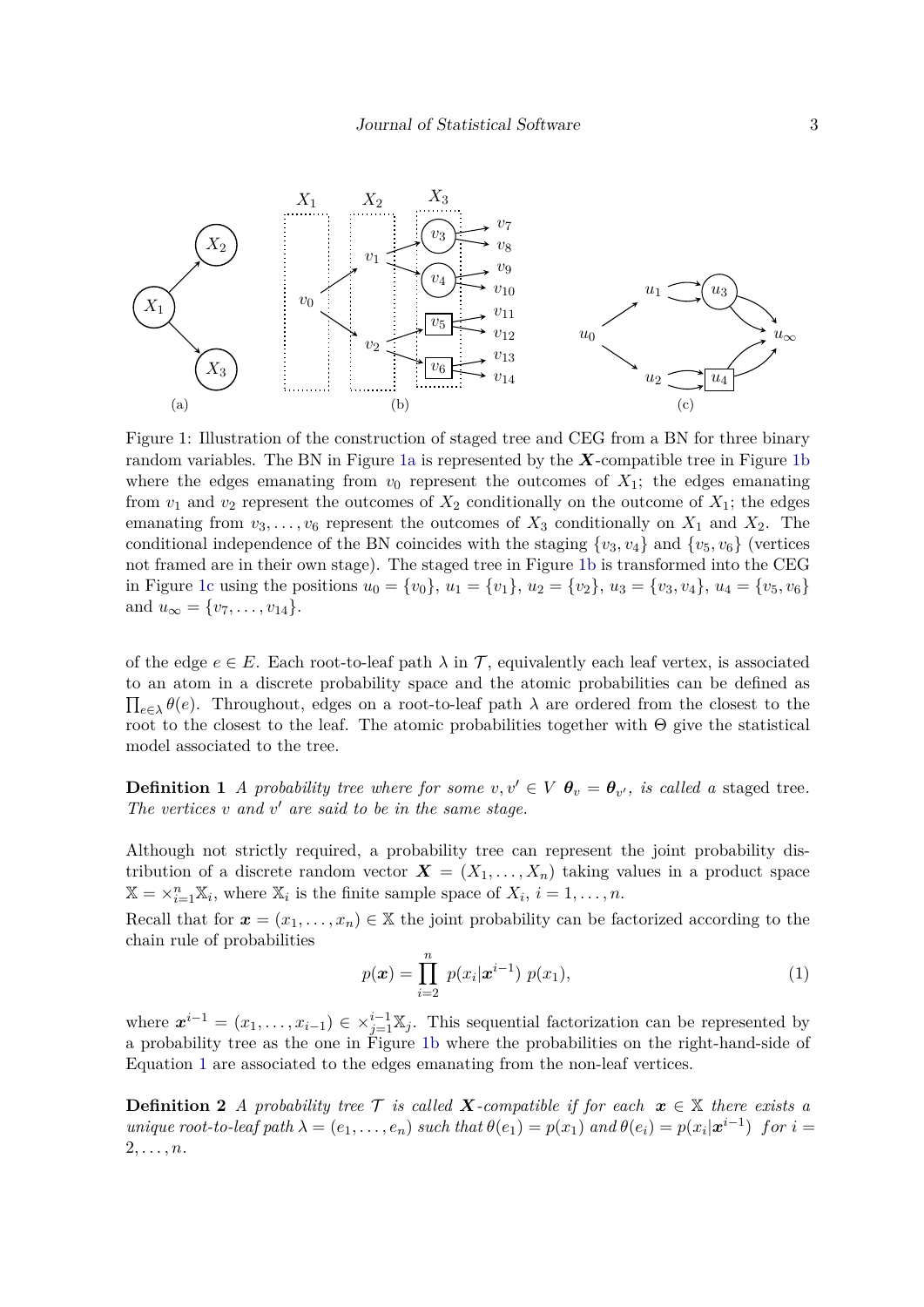<span id="page-3-0"></span>

Figure 2: Staged tree and CEG for three binary random variables with stages  ${v_0}, {v_1}, {v_2}, {v_3}, {v_6}, {v_4}, {v_5}$  and positions  $u_0 = {v_0}, u_1 = {v_1}, u_2 = {v_2}, u_3 =$  $\{v_3, v_6\}, u_4 = \{v_4, v_5\}$  and  $u_\infty = \{v_7, \ldots, v_{14}\}.$ 

An X-compatible tree has as many leaves as elements in X. All vertices such that the length of the path from the root to them is *i* are associated to the same random variable  $X_{i+1}$ ,  $i = 1, \ldots, n - 1$ , and are said to be in the same *stratum*.

Conditional independence statements embedded in BNs then correspond to equalities between probabilities on the right-hand-side of Equation [1.](#page-2-3) This can be captured in probability trees by identifying some of the floret probability values.

For example, the BN in Figure [1a](#page-2-0) implies that  $X_3$  is conditionally independent of  $X_2$  given *X*<sub>1</sub>,  $p(x_3|x_2, x_1) = p(x_3|x_1)$  for all  $x_i \in \mathbb{X}_i$ ,  $i = 1, 2, 3$ . The same conditional independence is embedded in the staged tree in Figure [1b](#page-2-1) by the staging  $\{v_3, v_4\}$  and  $\{v_5, v_6\}$  so that  $\theta_{v_3} = \theta_{v_4}$ and  $\theta_{v_5} = \theta_{v_6}$ . By construction, all BNs have a staged tree representation such that vertices in the same stage must be in the same stratum as in Figure [1.](#page-2-4) Only staged trees with this property are implemented in the stagedtrees package.

**Definition 3** *An X-compatible staged tree is called stratified if all non-leaf vertices in the same stage are in the same stratum.*

The class of stratified staged trees is much larger than the one of BNs over the same variables: for instance, the staged tree with staging  $\{v_3, v_6\}$  and  $\{v_4, v_5\}$  in Figure [2a](#page-3-0) does not have a BN representation over the same X variables. In stratified staged trees the root vertex forms a stage by its own.

Staged trees are very expressive and flexible but, as the number of variables increases, they cannot succinctly visualize their staging. For this reason, [Smith and Anderson](#page-28-0) [\(2008\)](#page-28-0) devised a coalescence of the tree by merging some of its vertices in the same stage and therefore reducing the size of the graphical representation. The resulting graph is called a CEG, which represents the exact same probability model as the original staged tree [\(Collazo](#page-25-2) *et al.* [2018\)](#page-25-2). The construction of a CEG from a staged tree is illustrated next.

Given a probability tree  $\mathcal{T}$ , a subtree  $\mathcal{T}(v)$  rooted at  $v \in V$  is the tree with *v*-to-leaf paths of  $\mathcal T$  and the same edge probabilities. Two vertices  $v, v'$  in the same stage are said to be in the same position if the subtrees  $\mathcal{T}(v)$  and  $\mathcal{T}(v')$  are equal. For instance, the vertices  $v_3$  and  $v_4$  in Figure [1b](#page-2-1) are in the same stage but also in the same position. Therefore, for vertices in the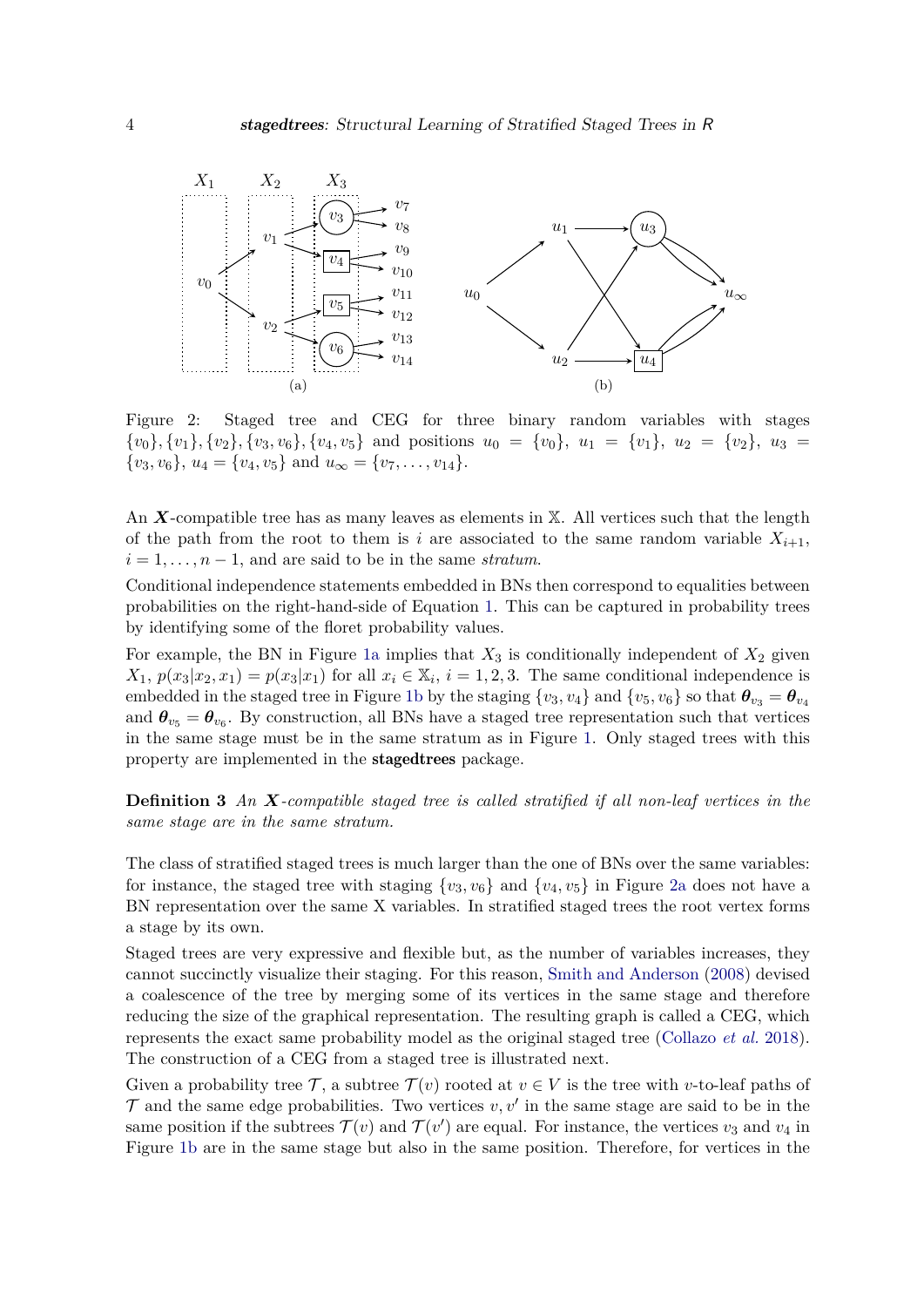same position the full downstream stage structure is identical, and not only the immediate floret probabilities. Positions give a coarser partition *U* of the vertex set of a staged tree than stages do. Hereby, all leaves are trivially in the same position denoted by  $u_{\infty}$ .

The CEG is the graph obtained from a staged tree  $\mathcal{T} = (V, E)$  having a vertex for each set in *U* and edge set *F* so constructed: if there exist edges  $e = (v, v')$ ,  $e' = (w, w') \in E$  and  $v, w$  are in the same position then there exist corresponding edges  $f, f' \in F$ . If also  $v', w'$  are in the same position then the labels associated to  $f$  and  $f'$  are equal and are probabilities inherited from  $\mathcal T$ . The process of constructing a CEG is illustrated in Figure [1.](#page-2-4)

# **3. Package implementation**

#### **3.1. Creating staged trees and CEGs**

The main object class implemented in the stagetrees package is sevt representing a staged tree model. Given a dataset, either in data.frame or table format, a staged tree which is compatible with the variables in the dataset can be constructed using the functions full or indep. The function full returns a sevt object which defines in R a staged tree where each vertex is in a different stage. It corresponds to the saturated statistical model, where the number of free parameters equals the number of edges minus the number of non leaf vertices, equivalently the number of leaves minus one. Conversely, indep returns a tree where all vertices in the same stratum are in the same stage, corresponding to a model where all variables are marginally independent of each other.

Worth-mentioning arguments of these two functions are: **order**, which selects the order of the variables in the tree; join unobserved which collapses parts of the tree where no observations are collected (by default set to TRUE); lambda, which implements a Laplace smoothing [\(Russell](#page-27-8) [and Norvig](#page-27-8) [2016\)](#page-27-8) to address possible zero counts, especially if join\_unobserved is set to FALSE.

Furthermore, a bn.fit (or bn) object created with the **bnlearn** package could be turned into a sevt object with as\_sevt modelling the same conditional independences. A staged tree can be converted into a CEG model using the ceg function. The usual print, summary and plot functions provide basic information, more detailed information and the graphical representation of the model, respectively.

#### **3.2. Structure learning algorithms**

stagedtrees implements a variety of structure learning algorithms. These can be grouped into two categories:

- Score-based algorithms using various heuristics to maximize a score function. The default value of score is the negative BIC, but any other can be defined by the user:
	- **–** A hill-climbing score optimization implemented in stages\_hc which, for each stratum, at each iteration searches for the vertex to move either to a different or a new stage maximizing a score until no score improvement is found.
	- **–** A backward hill-climbing stages\_bhc which searches the joining of two stages maximizing a score until no score improvement is found.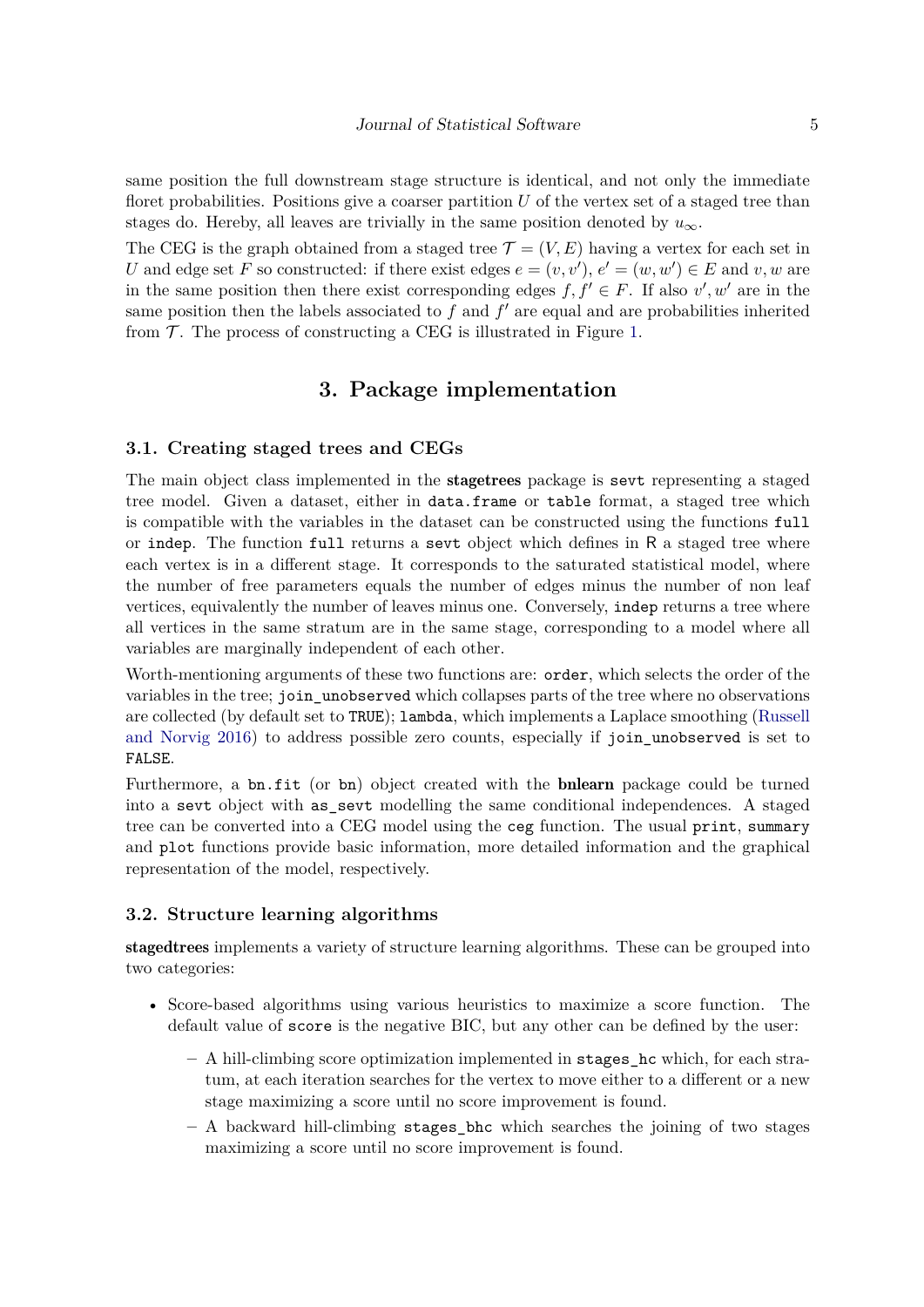- **–** A fast backward hill-climbing stages\_fbch which joins two stages whenever the joining improves the score until no improvement is possible.
- **–** A random backward hill-climbing stages\_bhcr which at each iteration randomly selects a stratum and two stages and joins the stages if the score is increased. The procedure is repeated until the number of iterations reaches max\_iter.
- Clustering-based algorithms, where stages are created by clustering the probability distribution of florets:
	- **–** Backward joining of stages stages\_bj which iteratively joins stages if the distance between their floret probabilities is less then a given threshold value (thr) (the distance can be chosen with the distance argument, the default being the symmetrized Kullback-Leibler "kullback").
	- **–** Hierarchical clustering of stages stages\_hclust which creates a user-defined number k of stages in each stratum. The function inherits all arguments of the standard hclust function from the stats package.
	- **–** Clustering of stages using the k-means algorithm stages\_kmeans, again creating a user-defined number k of stages in each stratum. The function inherits all arguments of the standard kmeans function from the stats package.

The starting model of any structure learning algorithm has to be a staged tree which, for instance, may be constructed directly from a dataset using full or indep. Different structure learning algorithm can be easily combined since the starting model for any algorithm could be also an already estimated model with another structure learning algorithm. Furthermore, model search can be computed over a subset of strata specified by scope.

All above algorithms work with a fixed ordering of the variables, which can be set with the argument order. For learning a staged tree model from data with an optimal variable ordering, the function search\_best can be used, which implements the dynamic programming algorithm of [Silander and Leong](#page-28-3) [\(2013\)](#page-28-3) and [Cowell and Smith](#page-25-6) [\(2014\)](#page-25-6). The search of the optimal order, by optimizing a model selection criterion of choice (e.g., BIC), can be coupled with any model search algorithms mentioned above, which can be set with the argument alg.

#### **3.3. Querying the model**

stagedtrees provides an array of functions to explore and perform inference over a learned model:

- stndnaming standardly renames stages. It assigns them increasing numbers from 1 to the number of different stages, for each stratum in the tree.
- subtree enables for the construction of a subtree having as root any vertex of the tree. This can be achieved specifying the path starting from the root and ending at that vertex.
- summary returns for each stratum all the estimated stages, the number of paths and observations starting from the root that arrives to each stage and their corresponding probability distributions.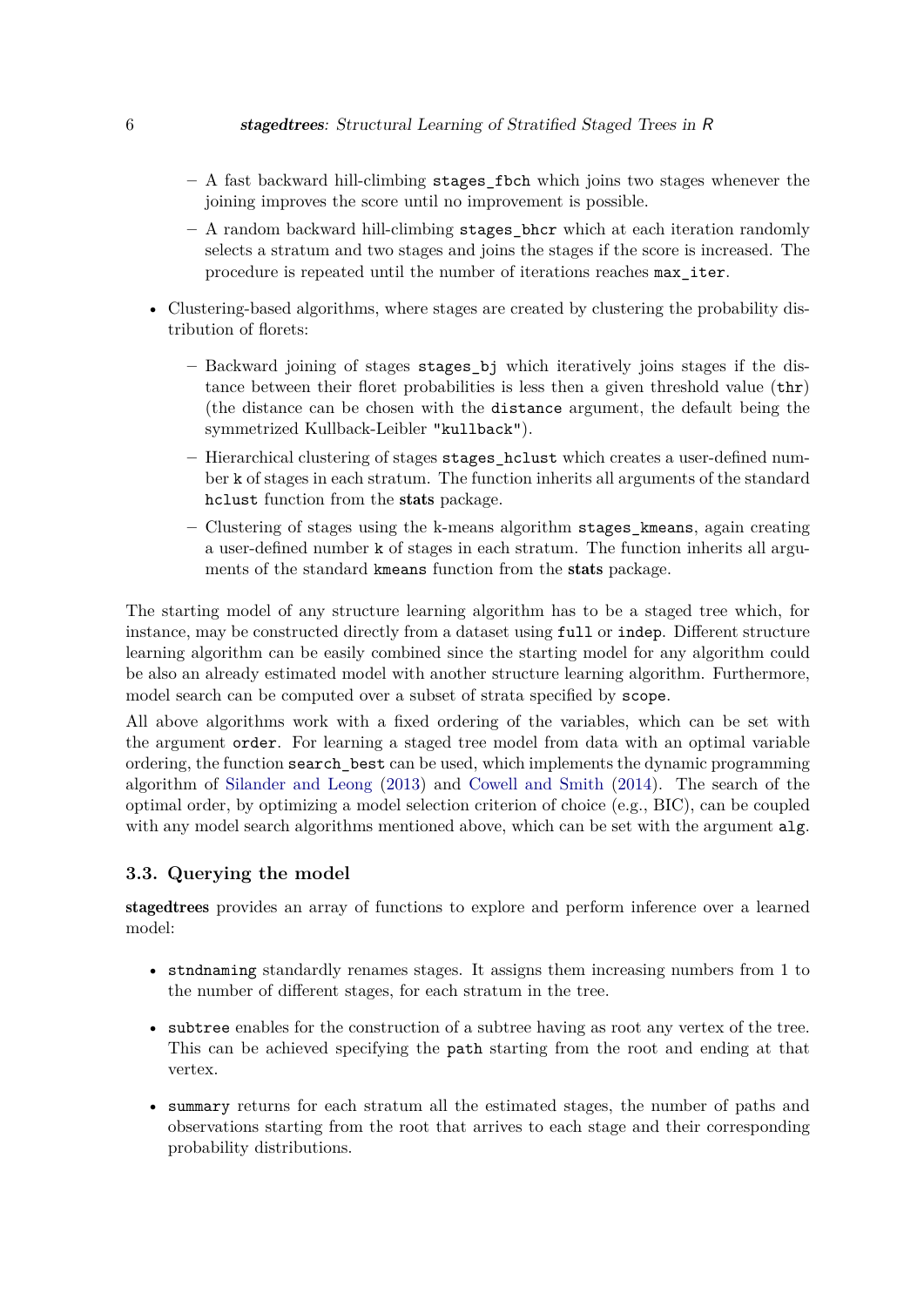- compare stages checks if the staging structure of two staged trees with the same order of variables are equal and returns a plot where nodes in different stages are colored in red.
- sample from generates observations according to the probability distributions defined by the staged tree given in input. This can be used to perform simulation studies over a learned model.
- get\_stage retrieves the stage associated to a given path from the root. To be used in combination with summary and/or plot for a more helpful use.
- get path gives all the paths that starting from the root arrive to a given stratum (var) and stage.
- prob computes the (conditional) probability (or its logarithm if  $log = TRUE$ ) of any event of interest (x) and can be used to derive all atomic probabilities.
- confint provides confidence intervals for floret probabilities. By default, it computes the confidence intervals for the probability parameters for all stages in the staged tree given in input; confidence intervals can be computed only for a single variable by specifying it in parm. Five methods are available: wald, waldcc, wilson, goodman and quesenberry-hurst (see e.g., [Möstel, Pfeuffer, and Fischer](#page-27-9) [2020\)](#page-27-9).
- lr\_test performs a likelihood ratio test between nested staged trees.

#### **3.4. Plotting**

stagedtrees contains simple plotting functions to enable a visual exploration and visualization of the generated models.

- plot. sevt is a dependencies-free plotting method for the sevt class; users can specify stage-colouring, node and edge size and labels appearance.
- plot.ceg is a simple plotting function for chain event graph objects (class ceg) using the igraph package.
- barplot automatically generates barplots to visualize the floret probabilities for each stage of a specified variable (var).

# **4. Usage of the** stagedtrees **package**

The well-known Titanic dataset [\(Dawson](#page-26-10) [1995\)](#page-26-10), which provides information on the fate of the Titanic passengers and available from the datasets package bundled in R, is used to exemplify the usage of stagedtrees. stagedtrees and its dependencies (the graphics and stats packages bundled in R) are available from CRAN, as the suggested packages bnlearn [\(Scutari](#page-27-1) [2010,](#page-27-1) [2017\)](#page-27-2) and igraph [\(Csárdi and Nepusz](#page-25-9) [2006,](#page-25-9) needed only to plot CEGs).

#### **4.1. Learning the stage structure from a dataset**

The Titanic dataset can be loaded into a table of the same name with the call to data.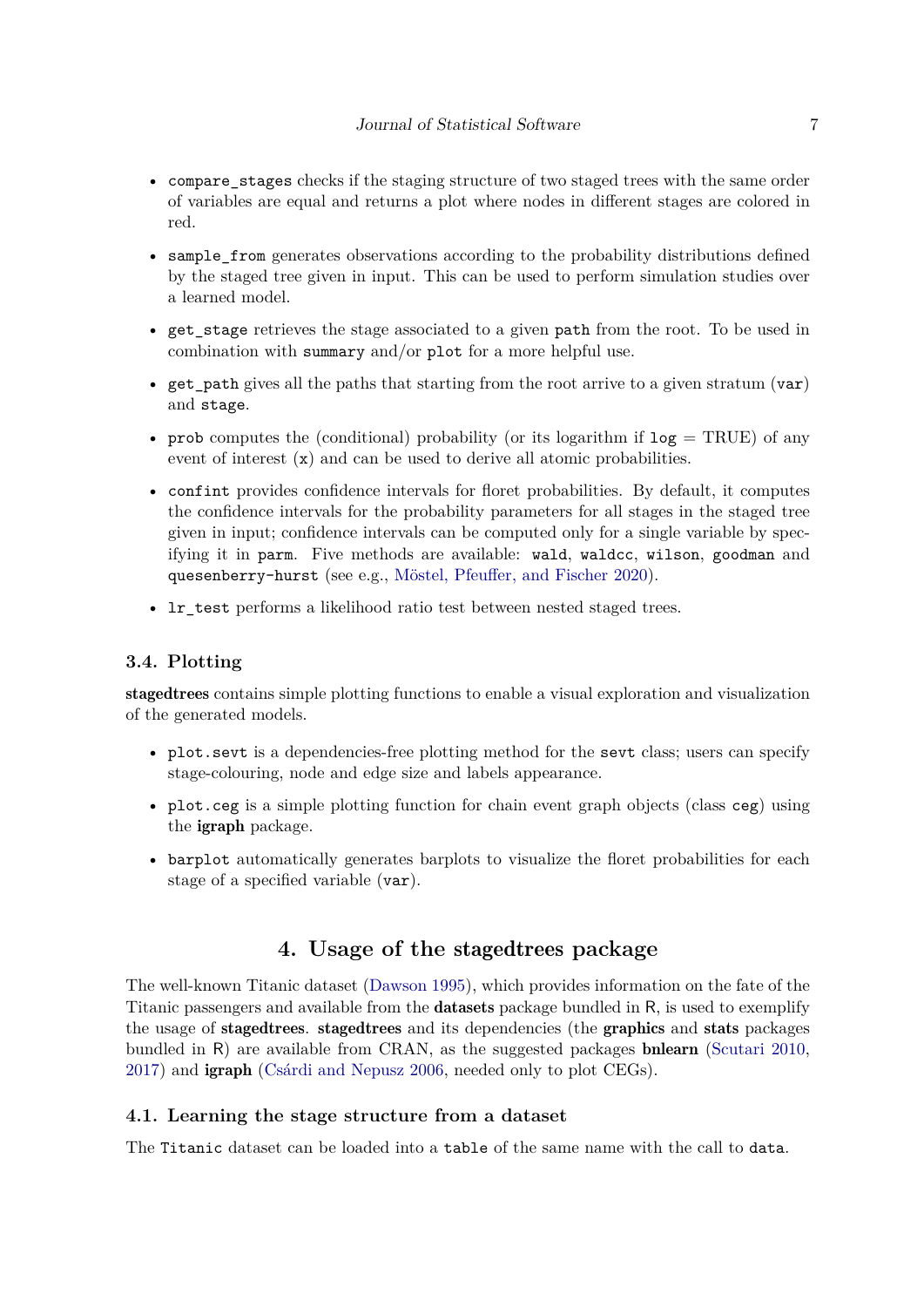```
R> data("Titanic", package = "datasets")
R> str(Titanic)
 'table' num [1:4, 1:2, 1:2, 1:2] 0 0 35 0 0 0 17 0 118 154 ...
- attr(*, "dimnames")=List of 4
  ..$ Class : chr [1:4] "1st" "2nd" "3rd" "Crew"
  ..$ Sex : chr [1:2] "Male" "Female"
  ..$ Age : chr [1:2] "Child" "Adult"
  ..$ Survived: chr [1:2] "No" "Yes"
```
Titanic includes four categorical variables: Sex, Age and Survived are binary and Class has four levels. Initial staged trees where all vertices within a stratum are either in the same or in different stages can be constructed using the indep and full functions, respectively. The argument order can be set to choose the order of the variables in the tree. Since our aim is to assess how the probability of survival is affected by the other factors, we fix Survived as the last variable in the order. We refer to Section [6](#page-20-0) for an illustration of an automatic choice of an optimal order from data.

```
R> library("stagedtrees")
R> order <- c("Class", "Sex", "Age", "Survived")
R> m.full <- full(Titanic, name_unobserved = "na", order = order)
R > m.indep \le indep(Titanic, name_unobserved = "na", order = order)
R> m.full
Staged event tree (fitted)
Class[4] \rightarrow Sex[2] \rightarrow Age[2] \rightarrow Survived[2]
'log Lik.' -5151.517 (df=30)
R> m.indep
Staged event tree (fitted)
Class[4] \rightarrow Sex[2] \rightarrow Age[2] \rightarrow Survived[2]
'log Lik.' -5773.349 (df=7)
```
The printing of m.full and m.indep gives information about the order of the variables in the tree, the value of the log-likelihood function and the number of free parameters, whilst plot displays the stratified staged tree with stages coloured within each stratum as shown in Figure [3.](#page-8-0) The plot of  $m$ . full is depicted using the Dynamic palette from the **colorspace** package [\(Zeileis, Fisher, Hornik, Ihaka, McWhite, Murrell, Stauffer, and Wilke](#page-28-8) [2020\)](#page-28-8), since the default palette has only eight colors and thus stages for the last variable would be impossible to graphically distinguish.

```
R> library("colorspace")
R> plot(m-full, col = \{(s) qualitative_hcl(length(s), "Dynamic"))R> plot(m.indep)
```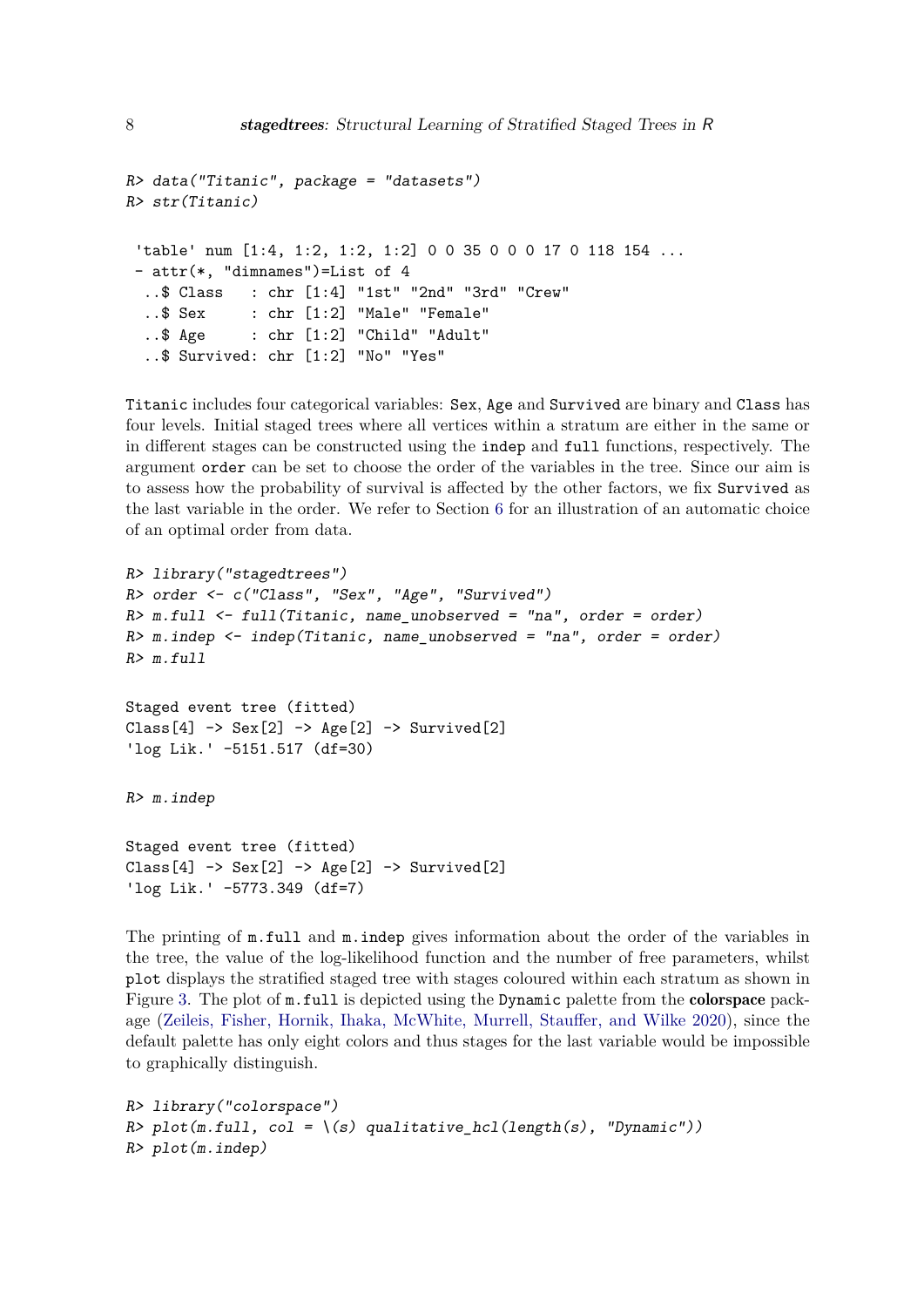<span id="page-8-0"></span>

Figure 3: Left: Staged tree m.full where all vertices in the same stratum are in a different stage: there are 29 different stages. Colors in different strata can be equal. Right: Staged tree m.indep where all vertices in the same stratum are in the same stage: there are 4 different stages. The labels at the bottom denote the variable associated to a stratum.

Notice that there are no crew members, either male or female, who are children and this is correctly reflected in the trees in Figure [3](#page-8-0) since the subtree associated to such events are collapsed (by default the argument join\_unobserved is set to TRUE). The name of these collapsed vertices is set to "na" with the argument name\_unobserved.<sup>[1](#page-8-1)</sup>

Using the staged tree  $m$ . full or  $m$ . indep as starting point, structural learning algorithms can be used to infer the staging structure from the data. The hill-climbing algorithm implemented in stages hc can receive in input both  $m$ .full and  $m$ .indep (since it embeds also a splitting stage move). Whilst backward algorithms (implemented in stages\_bhc, stages\_fbhc and stages\_bhcr) and clustering algorithms (implemented in stages\_bj, stages\_hclust and stages\_kmeans) start from the m.full tree. For illustration purposes, the stages\_hc function is used with the m.indep tree, whilst stages bj is used with m.full. Stages are renamed with the function stndnaming.

```
R> mod1 <- stndnaming(stages_hc(m.indep))
R> mod2 <- stndnaming(stages_bj(m.full, thr = 0.1))
```
The stages hc function has BIC as a default score, while the default distance for stages bj is the symmetrized Kullback-Leibler divergence, with threshold 0*.*1 in this example. The learned mod1 and mod2 are plotted in Figure [4](#page-9-0) where vertices report the stage numbers. Both staged trees suggest that the variables are dependent in a non-symmetric fashion. Let's consider mod1 for illustration. Stage 1 for the variable Sex suggests that the distribution of Sex is the same for travelers in Class = 1st,2nd. In the terminology of [Pensar, Nyman, Lintusaari,](#page-27-10) [and Corander](#page-27-10) [\(2016\)](#page-27-10) such an equality is usually referred to as *partial independence*. Similarly, the vertices in stage 3 in the upper quarter of the variable Age suggest that Age is independent of Sex for Class = crew: this is usually called a *context-specific independence*.

<span id="page-8-1"></span> ${}^{1}$ By default the name of the stage for unobserved situations is "UNOBSERVED".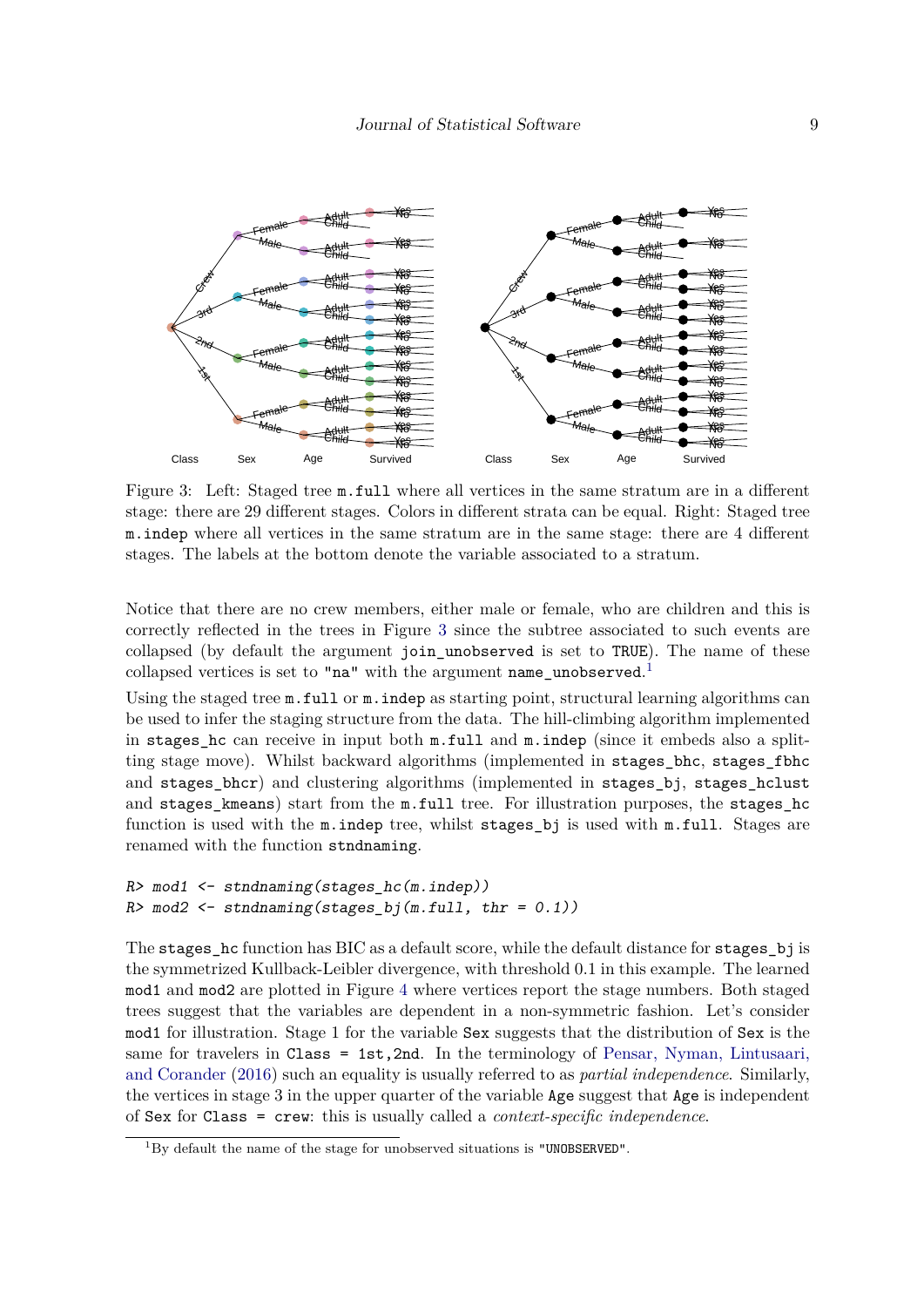<span id="page-9-0"></span>

Figure 4: Staged trees mod1 (left) and mod2 (right) learned using the stages hc and the stages\_bj algorithms, respectively.

The stage structures of the two models are quite different and may be affected by the choice of threshold in mod2. However, they also share some common features: for instance, both state that the distribution of Male/Female is the same for passengers in the first and second class. Since all structural learning algorithms take as input a staged tree, it is possible to refine a learned model: for instance the model mod2 learned using a backward algorithm may be refined using a standard hill climbing algorithm.

```
R> mod3 <- stndnaming(stages_hc(mod2))
R> plot(mod3, ignore = NULL,
+ cex_1 = 1.5, cex_1 = 0, font = 2)
```
The resulting staged tree is reported in Figure [5.](#page-10-0) For illustrative purpose we report there the full tree (by setting ignore = NULL). The two staged tree structures in mod1 and mod3 are compared through the compare\_stages function, whose output highlights in red the nodes in different stages. Different methods can be used to compare two staged tree structures, here the "stages" method is used: it checks if the same exact stages are present in both models.

```
R> compare_stages(mod1, mod3, method = "stages", plot = TRUE)
```
[1] FALSE

Figure [5](#page-10-0) shows that the two models have the same stage structure over the Sex and Survived variables, but they highly differ over Age. The model selection criteria AIC and BIC can be used to choose the best fitting model.

```
R> cbind(AIC(mod1, mod2, mod3), BIC = BIC(mod1, mod2, mod3)$BIC)
    df AIC BIC
mod1 15 10364.49 10449.94
mod2 15 10390.37 10475.82
```
mod3 15 10365.02 10450.47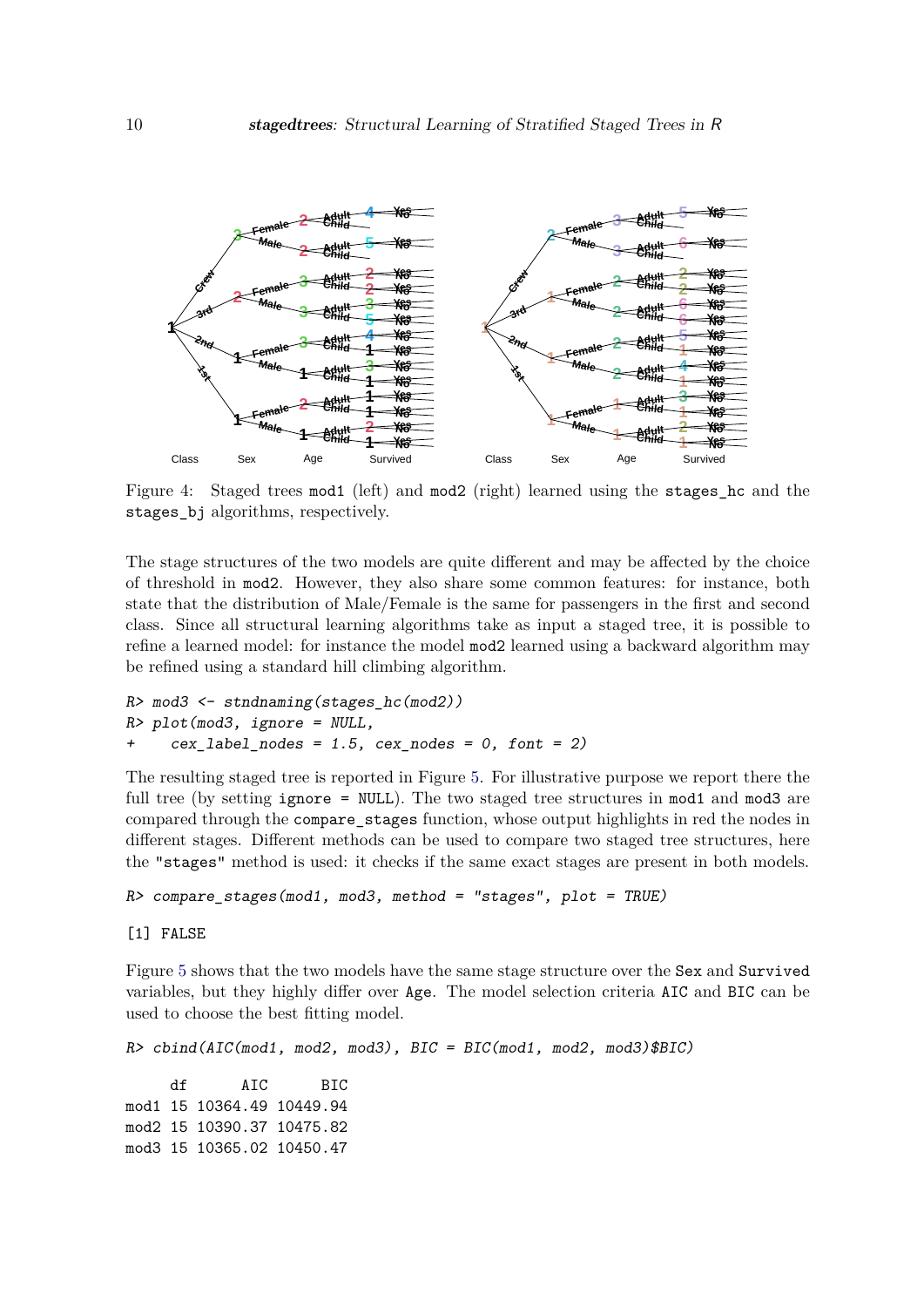<span id="page-10-0"></span>

Figure 5: Staged event tree mod3 (left) and output of the compare stages function between models mod1 and mod3 (right). Vertices depicted by a red dot in the right plot correspond to vertices for which the staging structure differs.

According to both criteria, mod1 is the best fitting model among those tried. It is not surprising that mod2 obtains the worst BIC scores since it was estimated with the stages\_bj function that joins stages following a distance based heuristic and thus not the minimization of the BIC score.

#### **4.2. Bayesian networks as staged trees**

stagedtrees has the capability of translating a BN learned with the bnlearn package into a staged tree. To use bnlearn the dataset Titanic needs to be converted into a data frame.

```
R> titanic.df <- as.data.frame(Titanic)
R> titanic.df <- titanic.df[rep(row.names(titanic.df), titanic.df$Freq), 1:4]
```
The hc function of **bnlearn** can be used to learn the graph of the BN reported in Figure [6](#page-11-0) left.

```
R> library("bnlearn")
R> mod.bn <- bnlearn::hc(titanic.df)
R> plot(mod.bn)
```
bn.fit returns an object of class bn.fit which can be turned into an object of class sevt using the as\_sevt function. sevt\_fit is used to compute also the stage probability distributions. Below the R code.

```
R> mod.bn <- bn.fit(mod.bn, titanic.df)
R> bn.tree <- sevt_fit(as_sevt(mod.bn), data = titanic.df, lambda = 0)
R> plot(bn.tree)
```
The learned BN embeds only one conditional independence statement: Age and Sex are conditionally independent given Class and Survived. This is represented in Figure [6](#page-11-0) right by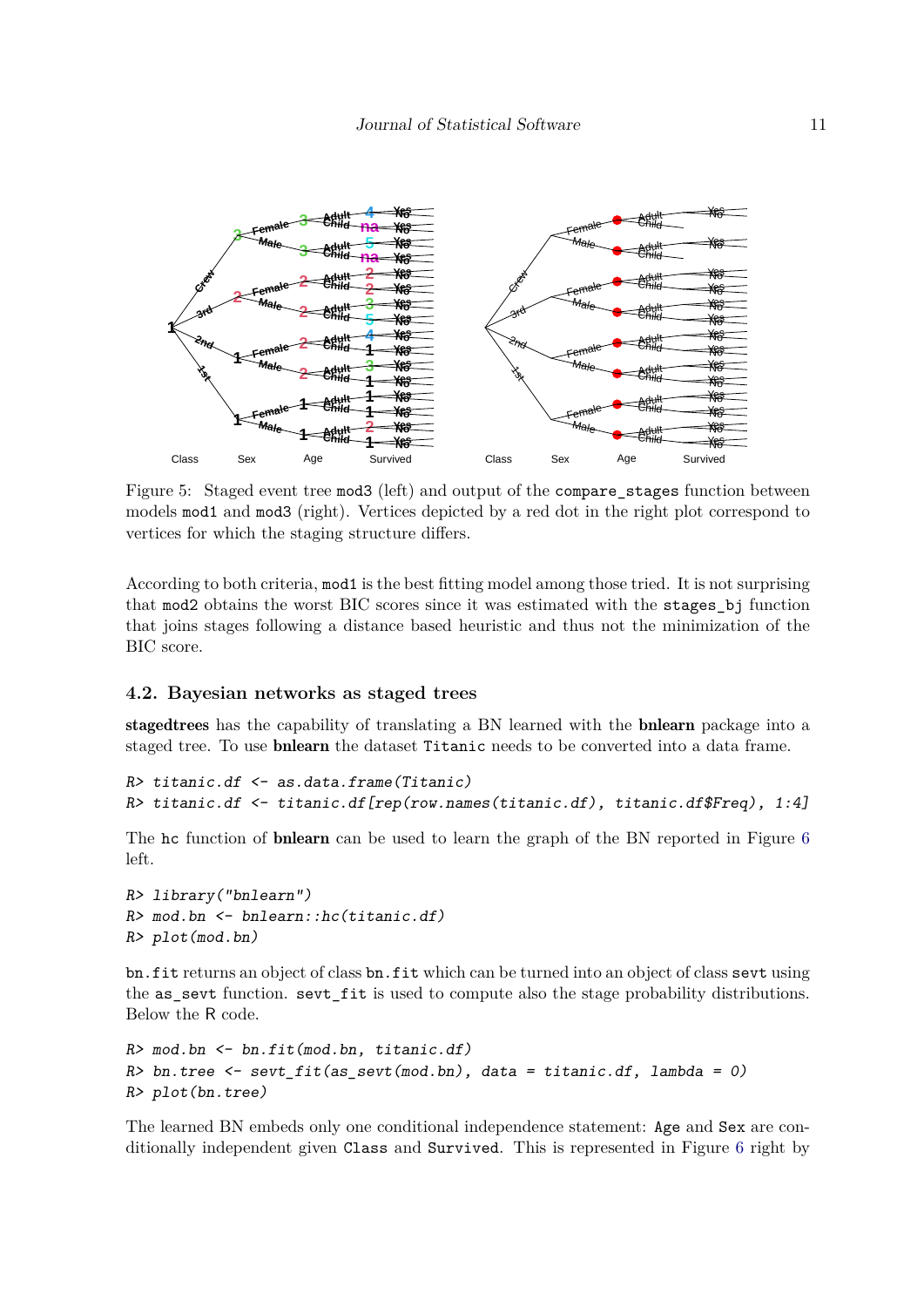<span id="page-11-0"></span>

Figure 6: Left: BN model learned using the hc function of bnlearn. Right: associated staged event tree.

the highly symmetric staging structure over the variable Age. Notice that this tree, since it is representing the associated BN, does not collapse subtrees where there are no associated observations in the dataset. However this can be achieved by using the function join\_unobserved. It is also worth noticing that the order of the variables chosen by bnlearn is different to the one used for mod1, mod2 and mod3. Therefore, it is not possible to use compare\_stages to compare bn.tree with mod1, mod2 or mod3.

The staged tree corresponding to the associated learned BN could be used as the starting point of any of our structure learning algorithms, as below and also in [Barclay](#page-25-3) *et al.* [\(2013\)](#page-25-3). As an illustration, we use here the stages hclust function specifying that in each stratum there should be 2 stages.

```
R> mod4 <- stages hclust(bn.tree, k = 2)
R > plot(mod4, col = \{(s) c("red3", "blue3")\}
```
The staged tree mod4, which is displayed in Figure [7](#page-12-0) left, is coalesced into the more compact CEG representation shown in Figure [7](#page-12-0) right. This can be achieved by the ceg function which takes as input mod4 and the plot method for ceg objects, which requires the suggested igraph package [\(Csárdi and Nepusz](#page-25-9) [2006\)](#page-25-9).

```
R> library("igraph")
R> plot(ceg(mod4), col = \(s) c("red3", "blue3"))
```
Vertices in the last stratum are coalesced into two positions, whilst vertices in the penultimate stratum are coalesced into four positions, thus reducing the overall number of vertices of the underlying graphical representation. We refer to Section [7](#page-24-0) for a discussion of the CEG plotting capabilities.

#### **4.3. Querying the model**

Chosen a model, the focus is on using it to perform inference and understanding the relation-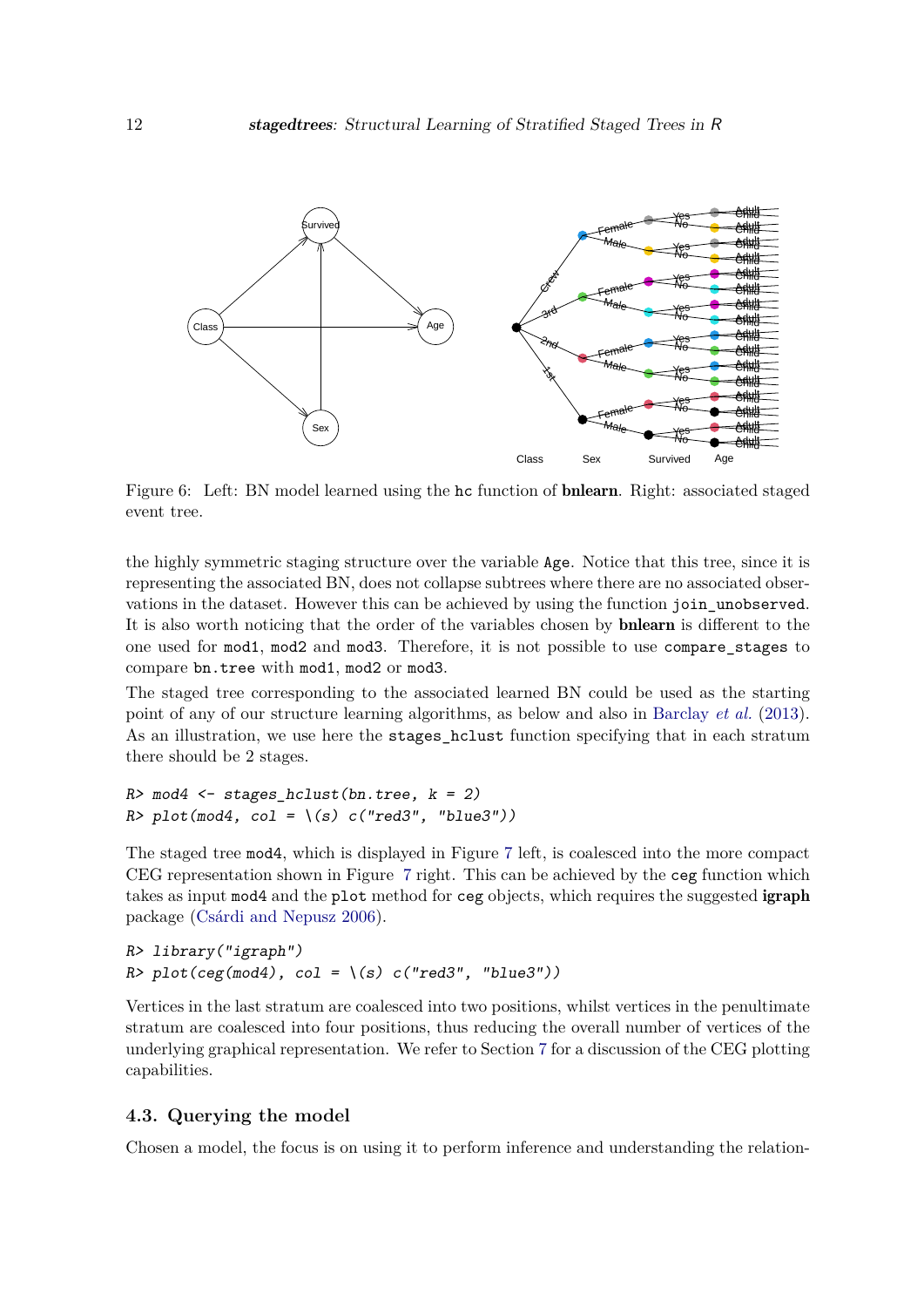<span id="page-12-0"></span>

Figure 7: Staged event tree mod4 (left) and its corresponding CEG representation (right).

ship between the problem variables. Here we choose mod1 which was the best scoring model according to AIC and BIC.

The dataset in this simple example only includes four variables and its staged tree can be easily investigated by eye. For more complex applications the function subtree is useful as it enables the construction of a subtree having as root any vertex of the tree. This can be achieved specifying the path starting from the root and ending at that vertex. For instance, it is possible to construct the subtree relative to the crew of the Titanic.

```
R> subtree.crew <- subtree(mod1, c(Class = "Crew"))
R> subtree.crew
Staged event tree (fitted)
Sex[2] -> Age[2] -> Survived[2]
```

```
R> plot(subtree.crew)
```
subtree.crew is still formally a staged tree over three variables. The subtree is displayed in Figure [8](#page-13-0) and its stage structure coincides with the one in the upper quarter of mod1 reported on the left of Figure [4.](#page-9-0) The colors of the stages are different in the two plots since two different colors palettes have been used.

A detailed model summary of mod1 can be obtained by the summary function.

R> summary(mod1)

```
Call:
stages_hc(m.indep)
lambda: 0
Stages:
 Variable: Class
stage npaths sample.size 1st 2nd 3rd Crew
```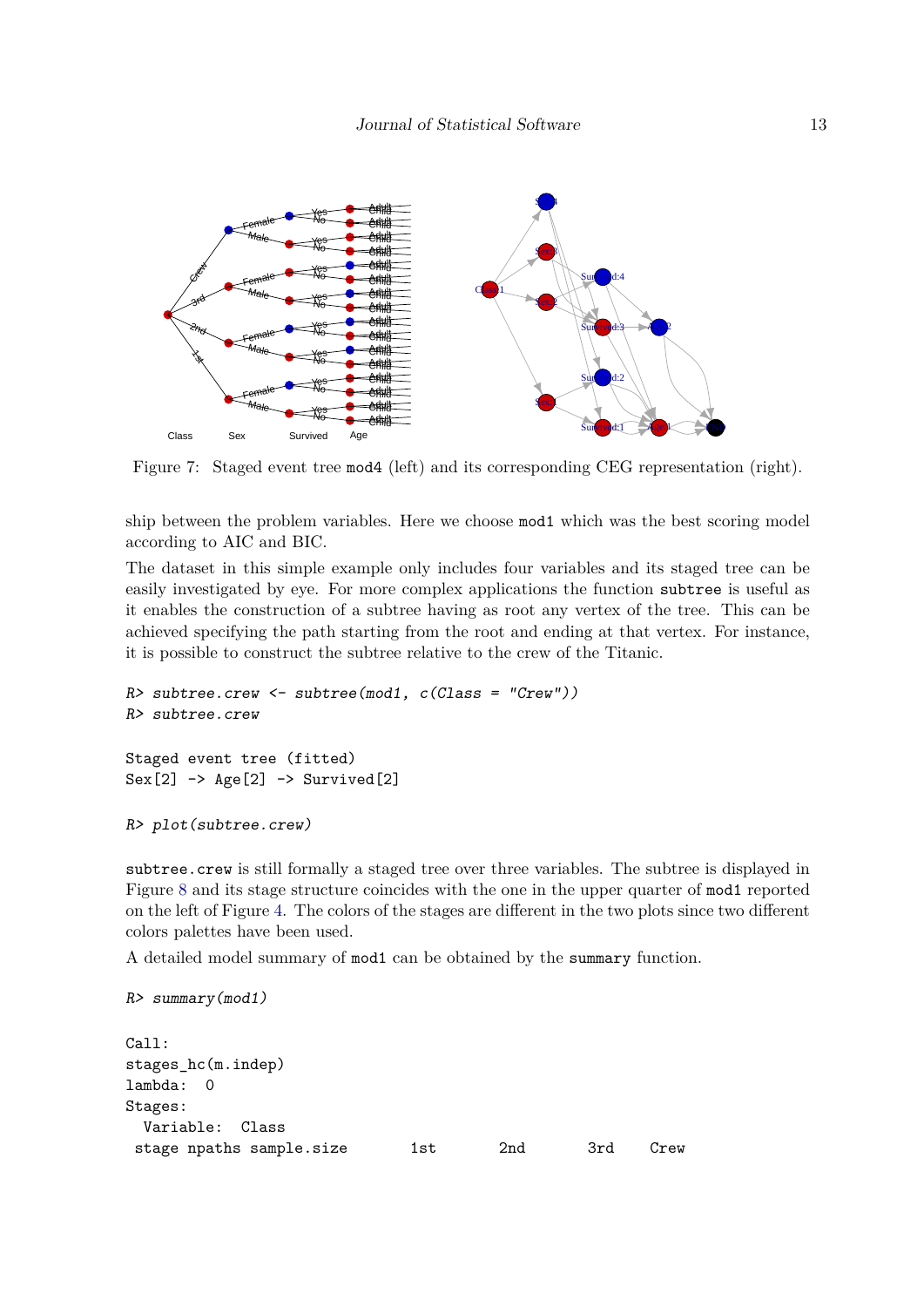<span id="page-13-0"></span>

Figure 8: Subtree of the staged tree mod1 representing Sex, Age and Survived of Crew passengers only.

| 1  | 0              |                                      | 2201 0.1476602 0.1294866 0.3207633 0.40209 |           |  |
|----|----------------|--------------------------------------|--------------------------------------------|-----------|--|
|    | Variable: Sex  |                                      |                                            |           |  |
|    |                |                                      |                                            |           |  |
|    |                | stage npaths sample.size Male Female |                                            |           |  |
| 1  | $\overline{2}$ |                                      | 610 0.5885246 0.4114754                    |           |  |
| 2  |                | $1 \quad$                            | 706 0.7223796 0.2776204                    |           |  |
| 3  |                | $1 \quad$                            | 885 0.9740113 0.0259887                    |           |  |
|    |                |                                      |                                            |           |  |
|    | Variable:      | Age                                  |                                            |           |  |
|    |                | stage npaths sample.size Child       |                                            | Adult     |  |
| 1  | $\overline{2}$ |                                      | 359 0.0445682451 0.9554318                 |           |  |
| 2  |                | 3                                    | 1030 0.0009708738 0.9990291                |           |  |
| 3  | 3              |                                      | 812 0.1133004926 0.8866995                 |           |  |
|    |                |                                      |                                            |           |  |
|    |                | Variable: Survived                   |                                            |           |  |
|    |                | stage npaths sample.size             |                                            | No<br>Yes |  |
| 1  | 5              |                                      | 174 0.02298851 0.9770115                   |           |  |
| 2  | 3              |                                      | 371 0.60377358 0.3962264                   |           |  |
| 3  | $\overline{2}$ |                                      | 630 0.85873016 0.1412698                   |           |  |
| 4  | $\overline{2}$ |                                      | 116 0.13793103 0.8620690                   |           |  |
| 5  | 2              |                                      | 910 0.77472527 0.2252747                   |           |  |
| na | 2              | 0                                    | NA                                         | NA        |  |
|    | -----------    |                                      |                                            |           |  |

The output of summary together with the function get\_path allows us to determine the estimated survival probabilities of the passengers of the Titanic. Stage 1 for Survived has the highest survival probability and it includes children from the first two classes and adult women from the first class as shown by the following code.

 $R$ > get\_path(mod1, var = "Survived", stage = "1")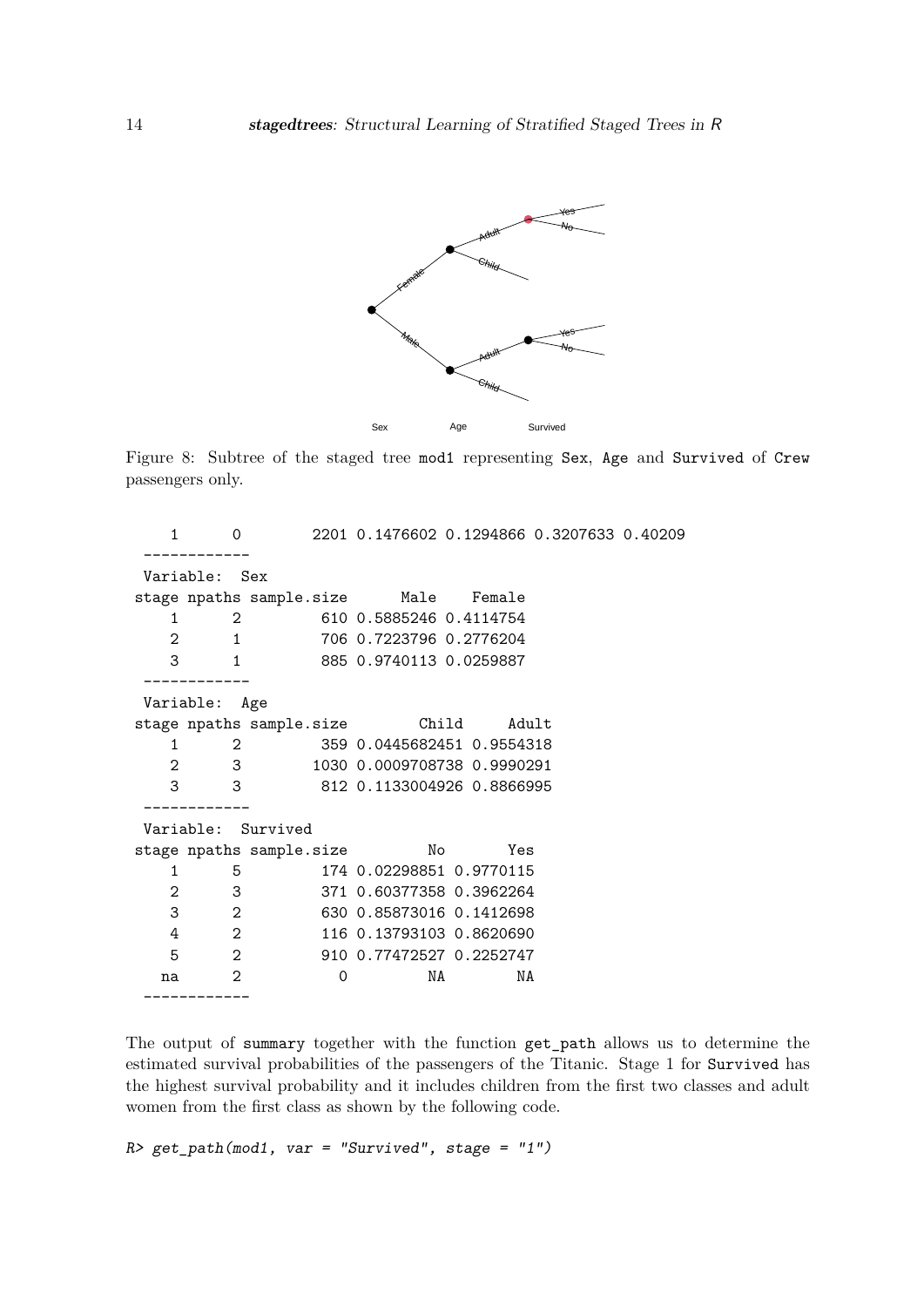Class Sex Age 1 1st Male Child 3 1st Female Child 4 1st Female Adult 5 2nd Male Child 7 2nd Female Child

Stage 3 has the lowest survival probability and includes adult males of second and third class.

 $R > get path(mod1, var = "Survived", stage = "3")$ 

Class Sex Age 6 2nd Male Adult 10 3rd Male Adult

Package staged trees also includes the function get\_stage to get the stage associated to a given path.

 $R > get\_stage(mod1, path = c("Crew", "Female"))$ 

[1] "2"

The function prob allows for the computation of the probability of any event of interest.

```
R>prob(mod1, c(Survived = "Yes"))[1] 0.3236376
R> prob(mod1, c(Survived = "Yes"), conditional_on = c(Age = "Adult"))
[1] 0.3165252
R> prob(mod1, c(Survived = "Yes"), conditional_on = c(Age = "Child"))
[1] 0.4584954
```
For instance, the probability of survival of any passenger is 0.3236, but this decreases to 0.3165 or increases to 0.4585 given that the passenger was an adult or a child, respectively. Similarly we can compute the conditional probability of survival of a male child traveling in first class.

```
R cond \leq c(Age = "Child", Class = "1st", Sex = "Male")
R> prob(mod1, c(Survived = "Yes"), conditional_on = cond)
```
[1] 0.9770115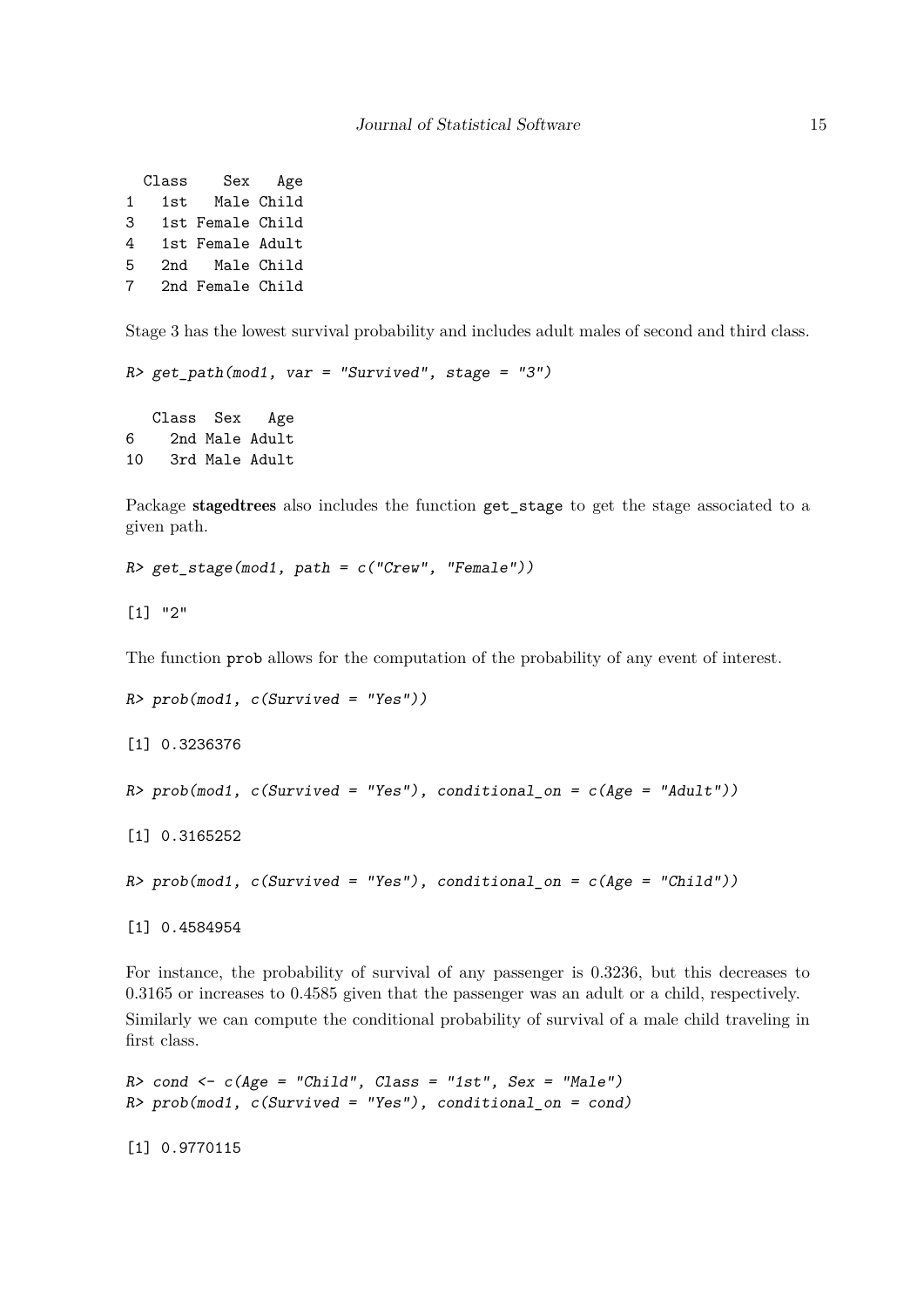This is exactly the same probability shown with the summary function for vertices in stage 1 of the variable Survived. This probability is also estimated to be the same for the conditioning events shown above with the get\_path function.

All atomic probabilities related to the leaves of the staged tree can be obtained as follows:

```
R> obs <- expand.grid(mod1$tree[4:1])[, 4:1]
R> \text{cbind}(\text{obs}, p = \text{round}(\text{prob}(\text{mod}1, \text{obs}), \theta))
```

|    | Class | Sex               |            | Age Survived | p            |
|----|-------|-------------------|------------|--------------|--------------|
| 1  | 1st   | Male              | Child      | No           | 0.000089     |
| 2  | 1st   |                   | Male Child | Yes          | 0.003784     |
| 3  | 1st   |                   | Male Adult | No           | 0.050130     |
| 4  | 1st   |                   | Male Adult |              | Yes 0.032898 |
| 5  | 1st   | Female Child      |            | No           | 0.000001     |
| 6  | 1st   | Female Child      |            | Yes          | 0.000058     |
| 7  |       | 1st Female Adult  |            | No           | 0.001395     |
| 8  |       | 1st Female Adult  |            |              | Yes 0.059304 |
| 9  | 2nd   |                   | Male Child | No           | 0.000078     |
| 10 | 2nd   |                   | Male Child | Yes          | 0.003318     |
| 11 | 2nd   |                   | Male Adult |              | No 0.062524  |
| 12 | 2nd   |                   | Male Adult | Yes          | 0.010286     |
| 13 |       | 2nd Female Child  |            | No           | 0.000139     |
| 14 |       | 2nd Female Child  |            |              | Yes 0.005898 |
| 15 |       | 2nd Female Adult  |            | No           | 0.006516     |
| 16 |       | 2nd Female        | Adult      | Yes          | 0.040727     |
| 17 | 3rd   |                   | Male Child | No           | 0.020339     |
| 18 | 3rd   |                   | Male Child |              | Yes 0.005914 |
| 19 | 3rd   | Male              | Adult      | No           | 0.176434     |
| 20 | 3rd   |                   | Male Adult | Yes          | 0.029025     |
| 21 |       | 3rd Female Child  |            |              | No 0.006092  |
| 22 |       | 3rd Female Child  |            | Yes          | 0.003998     |
| 23 | 3rd   | Female            | Adult      | No           | 0.047675     |
| 24 |       | 3rd Female Adult  |            | Yes          | 0.031286     |
| 25 | Crew  |                   | Male Child |              | No 0.000000  |
| 26 | Crew  |                   | Male Child | Yes          | 0.000000     |
| 27 | Crew  |                   | Male Adult | No           | 0.303119     |
| 28 | Crew  |                   | Male Adult |              | Yes 0.088141 |
| 29 |       | Crew Female Child |            | No           | 0.000000     |
| 30 |       | Crew Female Child |            | Yes          | 0.000000     |
| 31 |       | Crew Female Adult |            | No           | 0.001440     |
| 32 | Crew  | Female Adult      |            |              | Yes 0.009000 |

It shows that around 30% of the observations follows the root-to-leaf path Crew, Male, Adult, No.

The function confint can be used to output confidence intervals for the staged tree parameters. For instance, confidence intervals for stages related to Age with the goodman method can be computed as: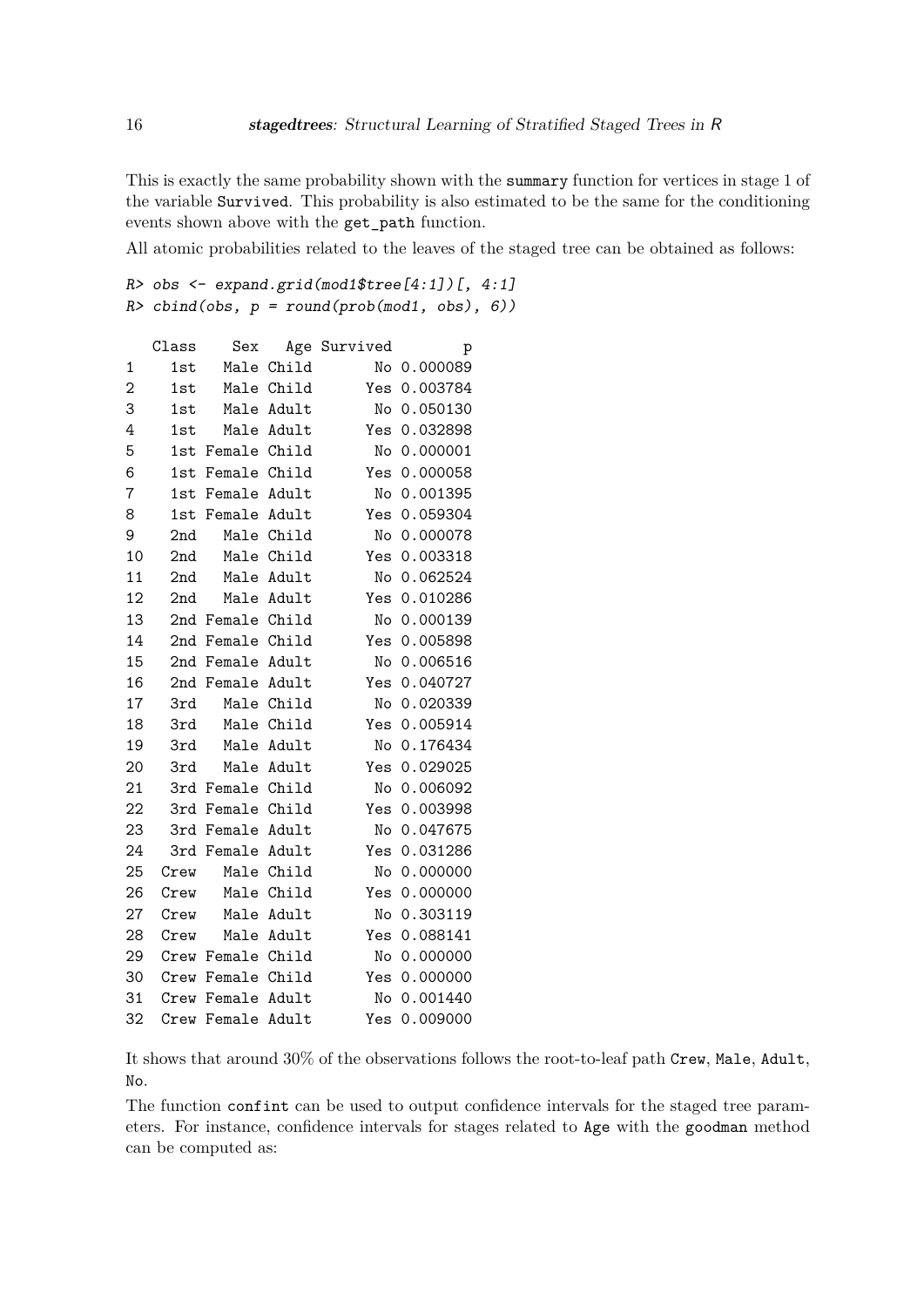<span id="page-16-0"></span>

Figure 9: Output of the barplot function for the variable Survived according to the stage structure of mod3 depicted in Figure [5](#page-10-0) left.

```
R> confint(mod1, "Age", method = "goodman")
```
2.5 % 97.5 % Age=Child|1 0.0258101180 0.075897181 Age=Adult|1 0.9241028192 0.974189882 Age=Child|2 0.0001411609 0.006645046 Age=Adult|2 0.9933549540 0.999858839 Age=Child|3 0.0907102352 0.140646387 Age=Adult|3 0.8593536135 0.909289765

There are two difficulties in estimating confidence intervals on staged trees: first, the presence of very small sample sizes for some vertices of the tree; second, the presence of highly unbalanced, almost degenerate, distributions, which may be caused by small sample sizes especially for vertices close to the leaves of the tree. Confidence intervals that have been estimated in one of these two scenarios may be therefore biased (for details, see [Glaz and Sison](#page-26-11) [1999;](#page-26-11) [Möstel](#page-27-9) *et al.* [2020\)](#page-27-9).

Finally, barplots can be created to give a visual representation of the estimated probabilities associated to a stratum of the tree as reported in Figure [9.](#page-16-0)

```
R> barplot(mod3, "Survived", legend.text = TRUE, horiz = TRUE,
     args.length = list(x = 1), ylab = "Survived")
```
# **5. A comparison analysis**

<span id="page-16-1"></span>A comparison analysis of structural learning algorithms implemented in stagedtrees is performed on ten datasets, chosen mostly from the literature on CEGs and probabilistic graphical models for contingency tables. The main features of the datasets are summarized in Table [1,](#page-17-0) which for each dataset gives the number of observations, variables, root-to-leaf path, cells with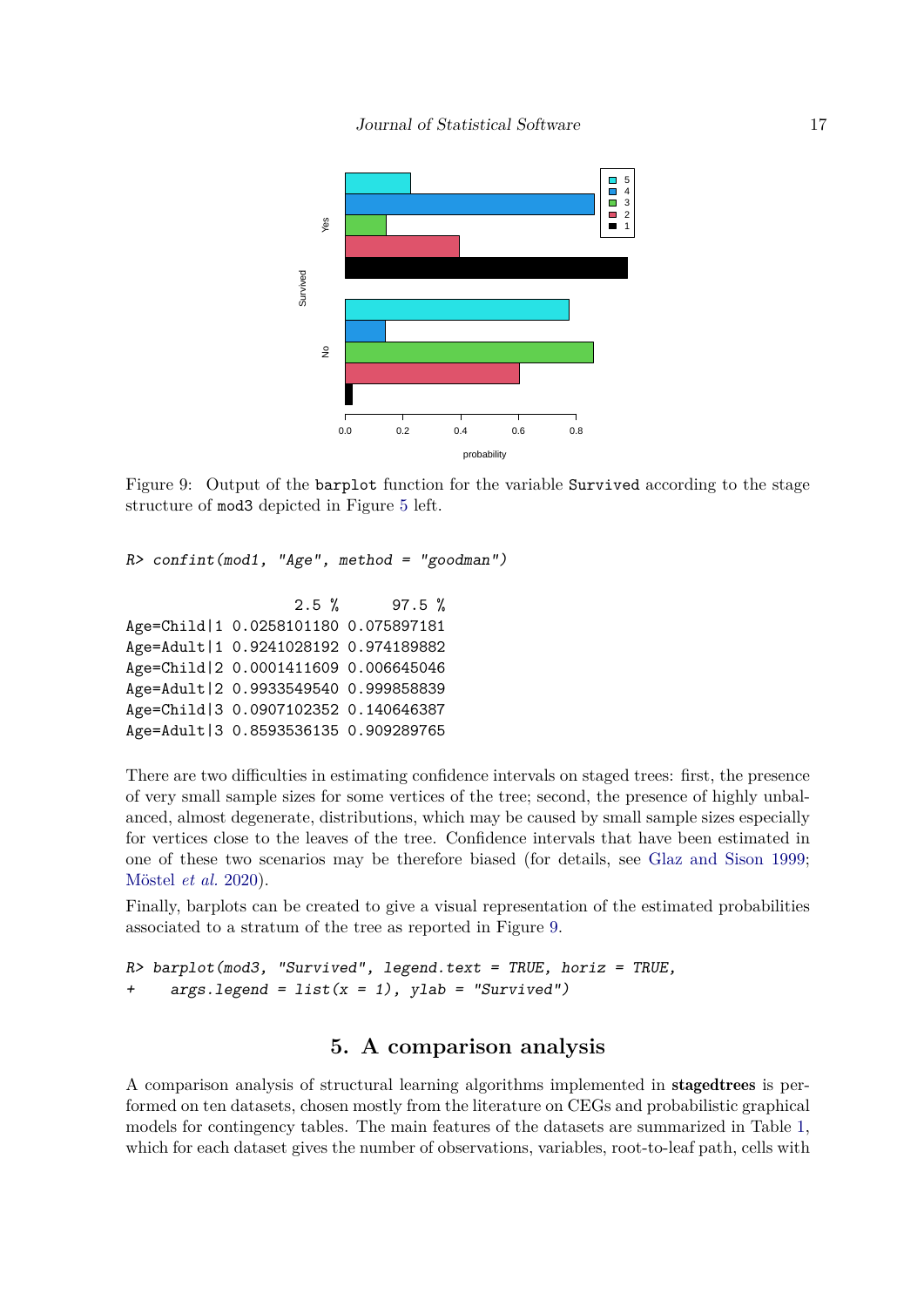<span id="page-17-0"></span>

| Dataset     | #<br>obs. | variables<br># | $#$ root-to-leaf | $#$ non-leaf nodes | $\#0$ cells | #<br>edges |
|-------------|-----------|----------------|------------------|--------------------|-------------|------------|
|             |           |                | paths $\lambda$  |                    |             |            |
| Asym        | 1000      | 4              | 16               | 15                 |             | 30         |
| chestSim500 | 500       | 8              | 256              | 255                | 182         | 510        |
| FallEld     | 50000     | 4              | 64               | 27                 | $\theta$    | 90         |
| monks1      | 432       | 7              | 864              | 603                | 243         | 1466       |
| PhDArticles | 915       | 6              | 144              | 136                | $\Omega$    | 279        |
| Pokemon     | 999       | 5              | 32               | 31                 | 0           | 62         |
| puffin      | 69        | 6              | 768              | 343                | 284         | 1110       |
| reinis      | 1841      | 6              | 64               | 63                 | $\Omega$    | 126        |
| selfy       | 2804      | 4              | 72               | 34                 | 4           | 105        |
| Titanic     | 2201      | 4              | 32               | 27                 | 0           | 58         |

<span id="page-17-1"></span>Table 1: Summary information about the ten datasets considered for the comparison analysis in Section [5.](#page-16-1)

| Dataset     | References                                            | R package      |
|-------------|-------------------------------------------------------|----------------|
| Asym        | Simulated dataset                                     | staged trees   |
| chestSim500 | Højsgaard, Edwards, and Lauritzen (2012)              | gRbase         |
| FallEld     | Shenvi, Smith, Walton, and Eldridge (2019)            |                |
| monks1      | Michalski and Wnek (1993)                             |                |
| PhDArticles | Long(1990)                                            | stagedtrees    |
| Pokemon     | Gabbiadini, Sagioglou, and Greitemeyer (2018)         | stagedtrees    |
| puffin      | Bouveyron, Celeux, Murphy, and Raftery (2019)         | <b>MBCbook</b> |
| reinis      | Højsgaard <i>et al.</i> $(2012)$                      | gRbase         |
| selfy       | Dalla Zuanna, Caltabiano, Minello, and Vignoli (2020) |                |
| Titanic     | Dawson (1995)                                         | datasets       |

Table 2: Main references and R packages related to the analyzed datasets.

zero counts (either observed or structural), non-leaf nodes and edges in the staged tree. The datasets are available from the **stagedtrees, datasets** and **gRbase** [\(Dethlefsen and Højsgaard](#page-26-14) [2005\)](#page-26-14) R packages. It is not the purpose of this section to show how to model these datasets. For this we refer to Section [6](#page-20-0) and to the main references for each dataset reported in Table [2.](#page-17-1) A short simulation study over these ten datasets is conducted. Twelve algorithms from the stagedtrees package are run on each dataset (all score-based algorithms use BIC as score). Seven additional models from the literature are estimated, namely BNs using hill-climbing and tabu search (in bnlearn), naive Bayes classifiers (in e1071 [Meyer, Dimitriadou, Hornik,](#page-27-13) [Weingessel, and Leisch](#page-27-13) [2021\)](#page-27-13), Logistic regression and neural networks with 10 units in the hidden layer and weight decay equal to 0*.*001 (in nnet [Venables and Ripley](#page-28-10) [2002\)](#page-28-10), classification trees and random forests with 200 trees and three variables randomly sampled as candidates at each split (in rpart, [Therneau and Atkinson](#page-28-11) [2022,](#page-28-11) and randomForest, [Liaw and Wiener](#page-27-14) [2002,](#page-27-14) respectively). See Table [3](#page-18-0) for details.

For each dataset, each algorithm is run 10 times on 80% of the data randomly selected and the estimated model is tested on the remaining 20% of the dataset. The average of all the investigated quantities over the 10 runs is then computed. We compute the number of degrees of freedom, log-likelihood, AIC and BIC values, classification accuracy (the classification variable is the one in the first stratum of the staged tree) and computational cost of models estimated with 12 algorithms in stagedtrees.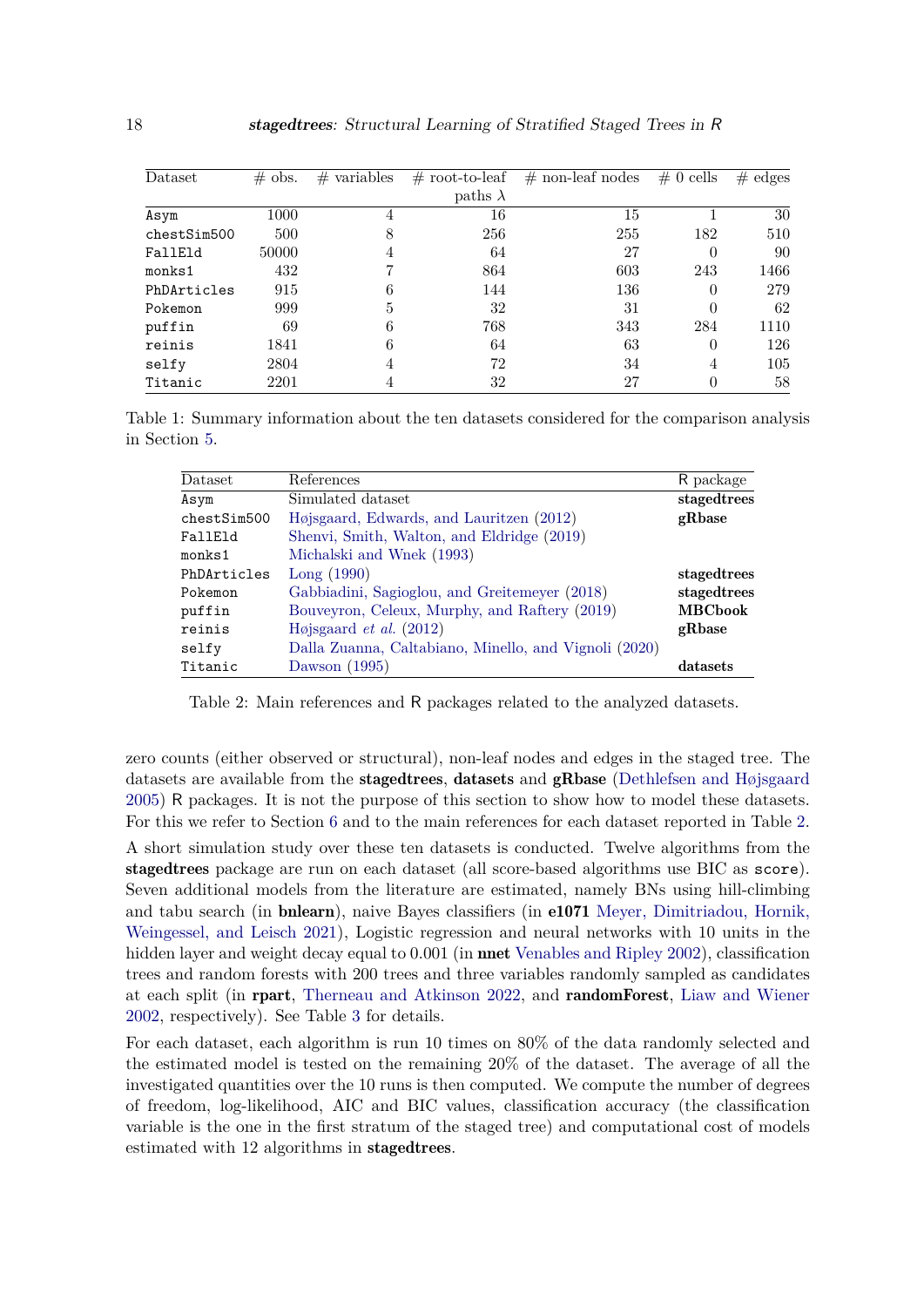<span id="page-18-0"></span>

| Source      | Name                   | Function (R package)          |  |  |
|-------------|------------------------|-------------------------------|--|--|
| stagedtrees | Independent            | indep                         |  |  |
|             | Full                   | full                          |  |  |
|             | $HC$ – Independent     | stages_hc                     |  |  |
|             | $HC - Full$            | stages_hc                     |  |  |
|             | BHC                    | stages_bhc                    |  |  |
|             | Fast BHC               | stages_fbhc                   |  |  |
|             | Random BHC             | stages_bhcr                   |  |  |
|             | Kullback-Leibler       | stages_bj,                    |  |  |
|             | Refined BN             | stages_bhc(as_sevt(bn.fit())) |  |  |
|             | Helust                 | stages_hclust                 |  |  |
| Literature  | Bnlearn hill-climbing  | hc (bnlearn)                  |  |  |
|             | Bnlearn tabu           | tabu (bnlearn)                |  |  |
|             | Naive Bayes classifier | naiveBayes $(e1071)$          |  |  |
|             | Logistic model         | $multinom$ (nnet)             |  |  |
|             | Neural network         | nnet (nnet)                   |  |  |
|             | Classification tree    | rpart (rpart)                 |  |  |
|             | Random forest          | randomForest (randomForest)   |  |  |

Table 3: List of the algorithms from the R package stagedtrees and from the literature used for model estimation on the ten datasets in Table [2.](#page-17-1) In round brackets the corresponding R packages are presented.

For ease of exposition, we report here in Table [4](#page-19-0) the results over the selfy dataset for the 12 algorithms from stagedtree, although similar conclusions could be drawn from any other dataset. For all datasets we report in Table [5](#page-19-1) the mean accuracies of the algorithms from the literature as well as the mean accuracy of the staged tree learnt with stages\_bhc, as a representative from the stagedtrees package. The following general conclusions can be made based on the results reported in these tables:

- Full and independent are the starting models in order to compare the performances of all the structural learning algorithms implemented. The first fits a full-dependence structure to the dataset, by providing one of the best results according to the log-likelihood, due to the over-fitting introduced. The independent model fits a full-independence structure to the dataset, estimating always the smallest log-likelihood, due to its underfitting.
- The number of estimated parameters (df) is highly variable, according to the criterion and the starting stage structure (dependence or independence model). As expected, for backward algorithms with joining based on the Kullback-Leibler distance, the higher is the threshold below which the distance between the transition distributions of two stages are set to be equal, the lower will be the number of estimated parameters.
- Most often, the higher the number of degrees of freedom a model has, the higher will be the corresponding log-likelihood value.
- The minimum values of the AIC and BIC indices are attained with hill-climbing algorithms. This is intuitive, because the implemented score-based algorithms have as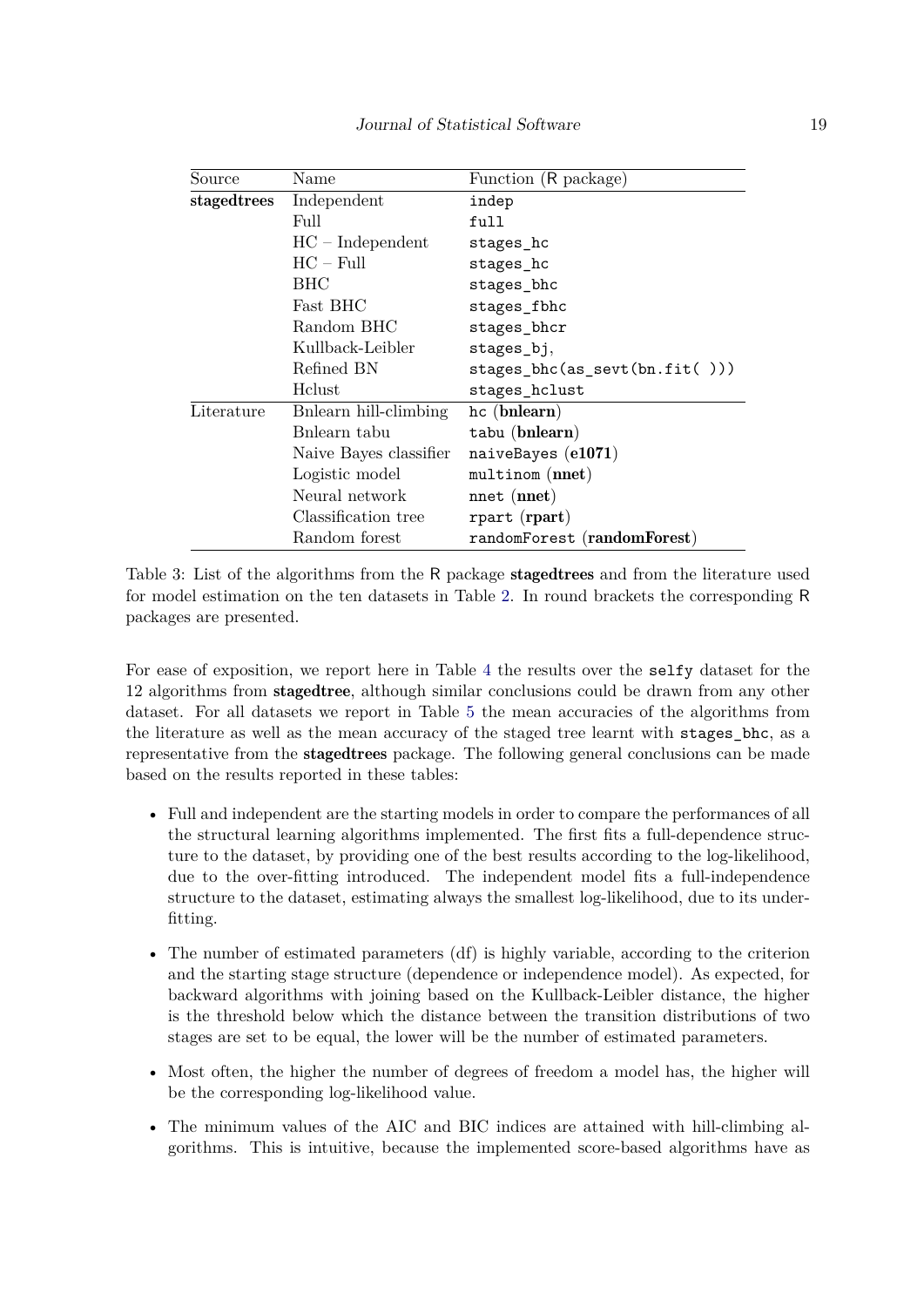<span id="page-19-0"></span>

| Algorithm                | df    | logLik     | AIC      | <b>BIC</b> | Accuracy | Comp.time |
|--------------------------|-------|------------|----------|------------|----------|-----------|
|                          |       |            |          |            |          | $(\sec.)$ |
| Independent              | 10.00 | $-7892.51$ | 15805.03 | 15862.19   | 0.7554   | 0.2396    |
| Full                     | 64.60 | $-6251.36$ | 12631.92 | 13001.18   | 0.8495   | 0.2459    |
| $HC - Indep.$            | 31.00 | $-6277.94$ | 12617.89 | 12795.08   | 0.8489   | 1.1130    |
| $HC - Full$              | 35.20 | $-6264.32$ | 12599.04 | 12800.25   | 0.8507   | 3.5747    |
| <b>BHC</b>               | 32.60 | $-6271.70$ | 12608.60 | 12794.94   | 0.8491   | 0.3916    |
| Fast BHC                 | 31.00 | $-6301.09$ | 12664.18 | 12841.38   | 0.8495   | 0.2466    |
| Random BHC               | 37.60 | $-6284.50$ | 12644.21 | 12859.13   | 0.8480   | 0.2476    |
| Kullback-Leibler $-0.01$ | 60.40 | $-6250.38$ | 12621.56 | 12966.80   | 0.8496   | 0.2331    |
| Kullback-Leibler $-0.05$ | 50.20 | $-6250.88$ | 12602.17 | 12889.11   | 0.8502   | 0.2371    |
| Kullback-Leibler $-0.20$ | 38.00 | $-6262.82$ | 12601.65 | 12818.86   | 0.8504   | 0.2612    |
| Refined BN               | 28.60 | $-6286.85$ | 12630.89 | 12794.37   | 0.8479   | 0.3627    |
| Helust $k=2$             | 16.00 | $-6724.99$ | 13481.97 | 13573.43   | 0.8041   | 0.2597    |

Table 4: Mean results for stagedtrees algorithms over 10 replications based on the random selection of 80% of the whole selfy dataset for the estimation of models and the remaining part for testing them. Experiments performed on a standard laptop with 8 GB of RAM and an i5 3*.*1 GHz CPU.

<span id="page-19-1"></span>

|                        | Dataset |             |         |        |             |  |
|------------------------|---------|-------------|---------|--------|-------------|--|
| Algorithm              | Asym    | chestSim500 | FallEld | monks1 | PhDArticles |  |
| stagedtrees BHC        | 0.8490  | 0.8460      | 0.7666  | 0.9744 | 0.4164      |  |
| Bnlearn hill-climbing  | 0.6985  | 0.6610      | 0.6942  | 0.4500 | 0.4645      |  |
| Bnlearn tabu           | 0.6985  | 0.8510      | 0.7596  | 0.4500 | 0.4754      |  |
| Logistic model         | 0.6400  | 0.8480      | 0.7667  | 0.7372 | 0.4836      |  |
| Naive Bayes classifier | 0.6815  | 0.8480      | 0.7669  | 0.7372 | 0.4672      |  |
| Neural network         | 0.8490  | 0.8360      | 0.7668  | 1.0000 | 0.4497      |  |
| Classification tree    | 0.8490  | 0.8510      | 0.7668  | 0.7605 | 0.4530      |  |
| Random forest          | 0.8490  | 0.8490      | 0.7668  | 1.0000 | 0.4639      |  |
| Algorithm              | Dataset |             |         |        |             |  |
|                        | Pokemon | puffin      | reinis  | selfy  | Titanic     |  |
| stagedtrees BHC        | 0.7246  | 0.9000      | 0.8546  | 0.8491 | 0.7934      |  |
| Bnlearn hill-climbing  | 0.7246  | 0.4385      | 0.8562  | 0.7554 | 0.6793      |  |
| Bnlearn tabu           | 0.7246  | 0.4385      | 0.8562  | 0.7804 | 0.7102      |  |
| Logistic model         | 0.7246  | 0.9385      | 0.8562  | 0.8486 | 0.7795      |  |
| Naive Bayes classifier | 0.7246  | 0.9692      | 0.8562  | 0.8282 | 0.7752      |  |
| Neural network         | 0.7231  | 0.9538      | 0.8543  | 0.8502 | 0.7918      |  |
| Classification tree    | 0.7231  | 0.8923      | 0.8552  | 0.8516 | 0.7902      |  |
| Random forest          | 0.7231  | 0.9615      | 0.8562  | 0.8498 | 0.7925      |  |

Table 5: Mean accuracies for one of the best fitting stagedtrees algorithm (BHC) and algorithms from the literature over 10 replications based on the random selection of 80% of the whole dataset for model estimation and the remaining 20% for testing.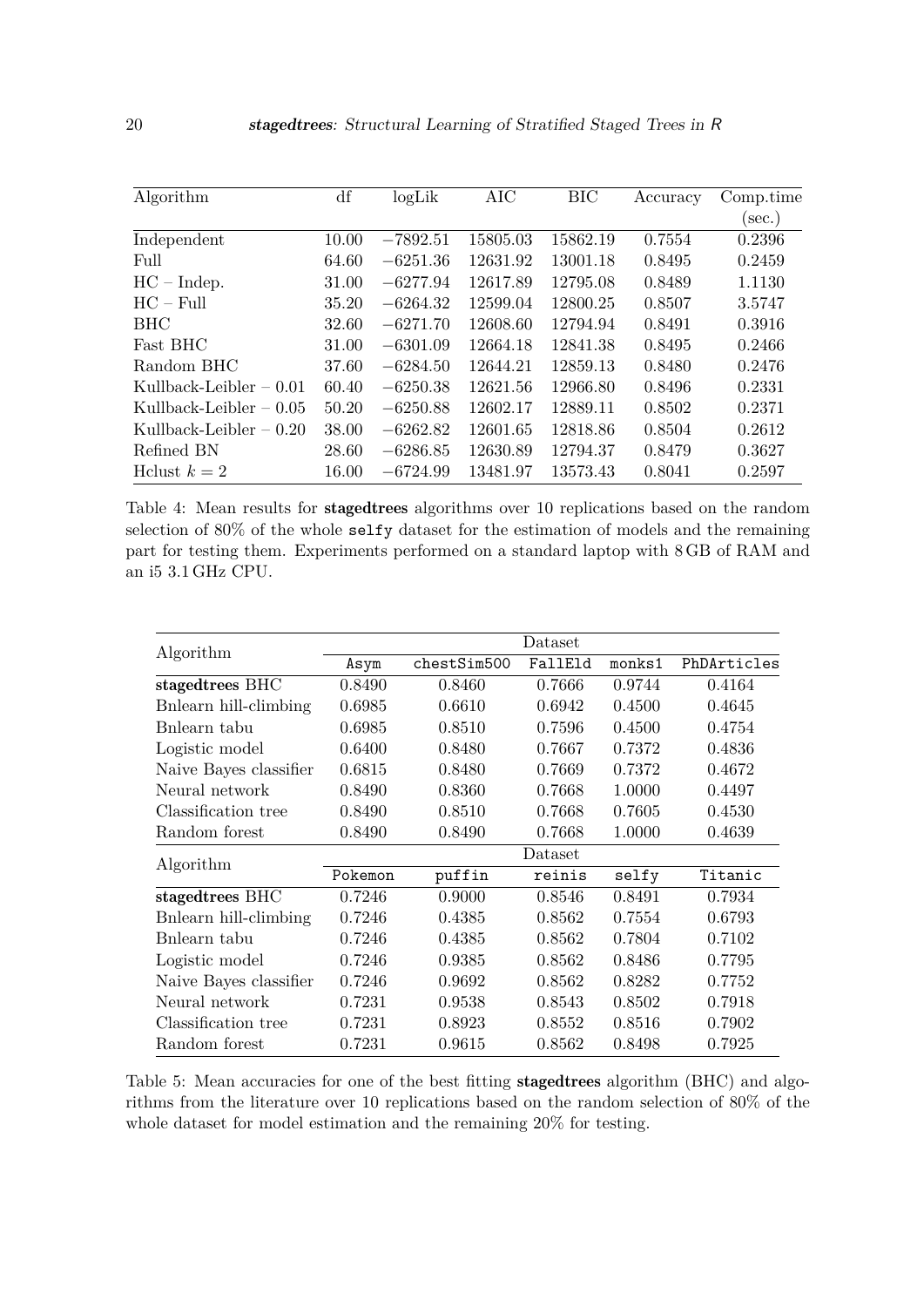optimization default the minimization of the BIC index. However, even if the distancebased algorithms do not aim at minimizing these indices, their performances according to AIC and BIC values are satisfactory and comparable with the score-based methods.

- The hill-climbing algorithms are slower than others. In particular, the hill-climbing starting from the full-dependence model (HC - Full) is the slowest, because it both joins and splits stages. Conversely, distance-based methods, fast or random backward hill-climbing and Hclust are the fastest.
- The accuracy of all models is comparable, the lowest scoring models being independent and Hclust due to their simplicity.
- The accuracy of the **stagedtrees** BHC algorithm is higher in almost all datasets than the one of Bayesian network models, thus highlighting the need for context-specific conditional independence models in real-world applications.
- The simulated Asym dataset is characterized by context-specific conditional independences. As expected from the theory, all proposed algorithms in stagedtrees give better accuracies than ones obtained with Bayesian networks.
- Overall the algorithms implemented in **stagedtrees** have competitive accuracy, although these structural learning algorithms have the aim to estimate the joint probability distribution and not the conditional one of interest as for most of the literature algorithms. More precisely, all the literature's models in Table [3,](#page-18-0) except the ones from **bnlearn**, estimate directly the conditional probability of observing the response variable, given all the other explanatory variables.

# **6. A dataset analysis using** stagedtrees

<span id="page-20-0"></span>The data.frame PhDArticles includes information regarding the number of publications of 915 PhD biochemistry students during the 1950s and 1960s [\(Long](#page-27-12) [1990\)](#page-27-12) and it is available in the stagedtrees package.

We use in the following the new native pipe operator to improve readability.

```
R> data("PhDArticles", package = "stagedtrees")
R> str(PhDArticles)
'data.frame': 915 obs. of 6 variables:
 $ Articles: Factor w/ 3 levels "0","1-2",">2": 1 1 1 1 1 1 1 1 1 1 ...
 $ Gender : Factor w/ 2 levels "male","female": 1 2 2 1 2 2 2 1 1 2 ...
 $ Kids : Factor w/ 2 levels "yes","no": 2 2 2 1 2 1 2 1 2 2 ...
 $ Married : Factor w/ 2 levels "no","yes": 2 1 1 2 1 2 1 2 1 2 ...
 $ Mentor : Factor w/ 3 levels "low","medium",..: 2 2 2 1 3 1 1 2 2 1 ...
 $ Prestige: Factor w/ 2 levels "low","high": 1 1 2 1 2 2 2 1 2 1 ...
R> bn <- bnlearn::hc(PhDArticles)
R> plot(bn)
```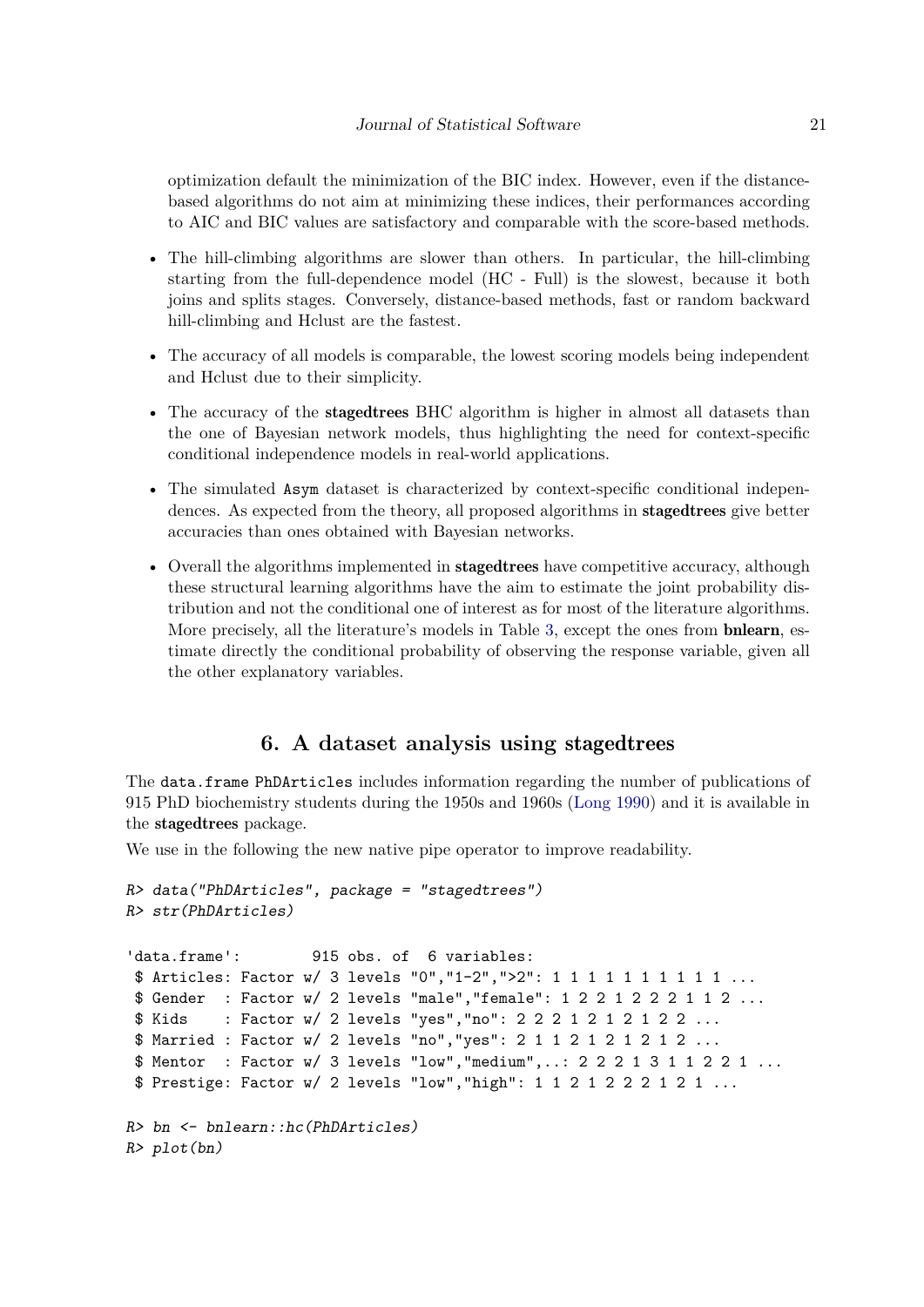<span id="page-21-0"></span>

Figure 10: BN model learned over the PhDArticles dataset and equivalent staged tree over Gender, Kids, Married and Articles.

<span id="page-21-1"></span>

Figure 11: Staged tree models learned over the variables Gender, Kids, Married and Articles of PhDArticles. Left: Staged event tree phd.mod1. Right: Staged event tree phd.mod2.

```
R> order <- c("Gender", "Kids", "Married", "Articles")
R> bn.as.tree <- as_sevt(bn.fit(bn, data = PhDArticles), order = order)
R> plot(bn.as.tree)
```
The learned BN model in Figure [10](#page-21-0) left states that the number of publications (Articles) is marginally independent of Gender, Married and Kids and states that the prestige of the University is conditionally independent of the number of publications of the student given the number of publications of the mentor. The strength of the marginal independence between Articles and (Gender, Kids, Married) is investigated. On these four variables, staged tree models starting from the independence tree (phd.mod1) and the full tree (phd.mod2) are learned using the hill-climbing algorithm and are reported in Figure [11.](#page-21-1)

```
R> phd.mod1 <- PhDArticles |> indep(order = order) |> stages_hc()
R> phd.mod2 <- PhDArticles |> full(order = order) |> stages_hc()
R> compare_stages(phd.mod1, phd.mod2, plot = TRUE, method = "stages")
```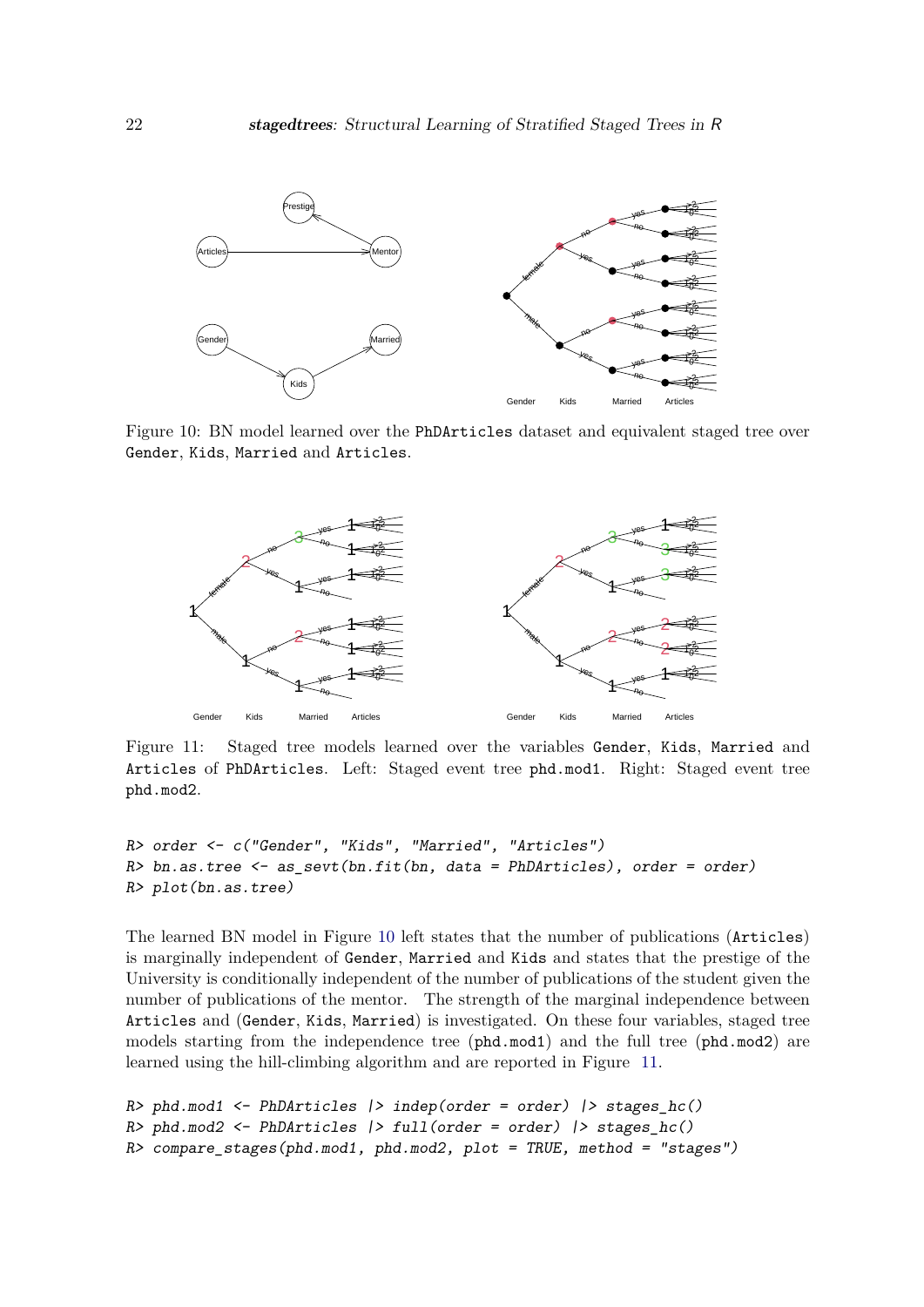<span id="page-22-0"></span>

Figure 12: Left: Comparison between phd.mod1 and phd.mod2 over the variables Gender, Kids, Married and Articles of PhDArticles. Right: Conditional probability of Articles given Gender, Kids and Married for the stages in phd.mod2.

#### [1] FALSE

Investigating the estimated staging structures of the two staged trees, it is clear that for the first three variables they are exactly equal, according to the comparison depicted in Figure [12](#page-22-0) left. Conversely, for the variable Articles in phd.mod1 only one stage distribution is estimated and in phd.mod2 three stages distributions are obtained. To further explore the different conditional probabilities associated to the stages for Articles in phd.mod2, the barplot function can be used (Figure [12](#page-22-0) right).

#### R> barplot(phd.mod2, "Articles", legend.text = TRUE, xlab = "Articles")

From the output in Figure [12](#page-22-0) right together with the staged tree in Figure [11](#page-21-1) right, it can be noted that not married women without kids as well as married women with kids (stage 3) have the lowest estimated probability of a high number of articles. The population with the highest probability of a high number of publications consists of men with no kids (stage 2).

A likelihood-ratio test can be carried out with lr\_test to test if the simpler phd.mod1 model describes the data sufficiently well compared to the more complex phd.mod2. The function automatically checks if the two input models are nested.

```
R> lr_test(phd.mod1, phd.mod2)
```

```
Likelihood-ratio test
```

```
Gender[2] \rightarrow Kids[2] \rightarrow Married[2] \rightarrow Articles[3]Model 1: phd.mod1
Model 2: phd.mod2
  #Df LogLik Df Chisq Pr(>Chisq)
1 10 -2555.9
2 14 -2547.4 4 16.955 0.001973 **
---
Signif. codes: 0 '***' 0.001 '**' 0.01 '*' 0.05 '.' 0.1 ' ' 1
```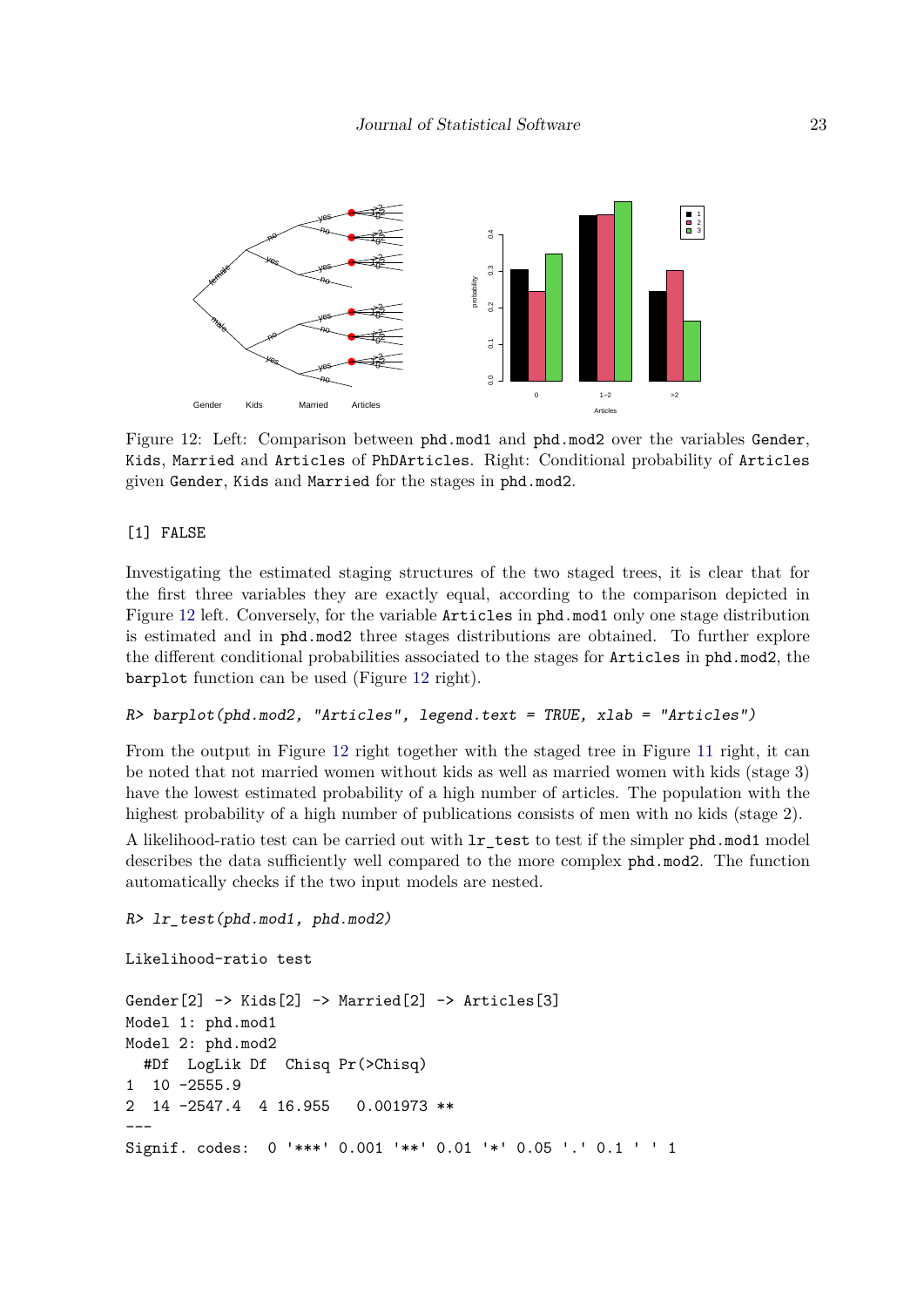<span id="page-23-0"></span>

Figure 13: Staged tree phd.all (left) over all the variables of PhDArticles and corresponding estimated conditional probabilities for stages related to variable Articles (right).

The small  $p$  value obtained  $\left($   $<$  0.01) confirms that the asymmetric structure described by phd.mod2 is indeed supported by the data.

Finally, a staged tree over all the variables in PhDArticles is built by using the backwardjoining algorithm implemented in stages\_bj. In Figure [13](#page-23-0) the plot of the resulting model is displayed together with the barplot associated to Articles conditional probabilities.

```
R> order <- c("Prestige", "Mentor", order)
R> phd.all <- PhDArticles |> full(order = order) |> stages bj(thr = 0.5) |>
+ stndnaming()
```
The stage with highest probability of a large number of articles (stage 3) includes now the following paths:

R> get\_path(phd.all, "Articles", "3")

Prestige Mentor Gender Kids Married 18 low high male yes yes 20 low high male no yes 22 low high female yes yes 24 low high female no yes 43 high high male no no 44 high high male no yes 48 high high female no yes

So PhD students with a high number of publications all have a mentor with a high number of publications and most of them are married and with no kids.

In all previous analyses we were interested in assessing how the number of articles were affected by the other factors. For this reason, the variable Articles was chosen to be the last in the order, whilst the others were arbitrarily fixed according to one of the topological orders of the learned BN. However, the function search\_best implements the dynamic programming algorithm of [Cowell and Smith](#page-25-6) [\(2014\)](#page-25-6) to search an optimal order of the variables from data.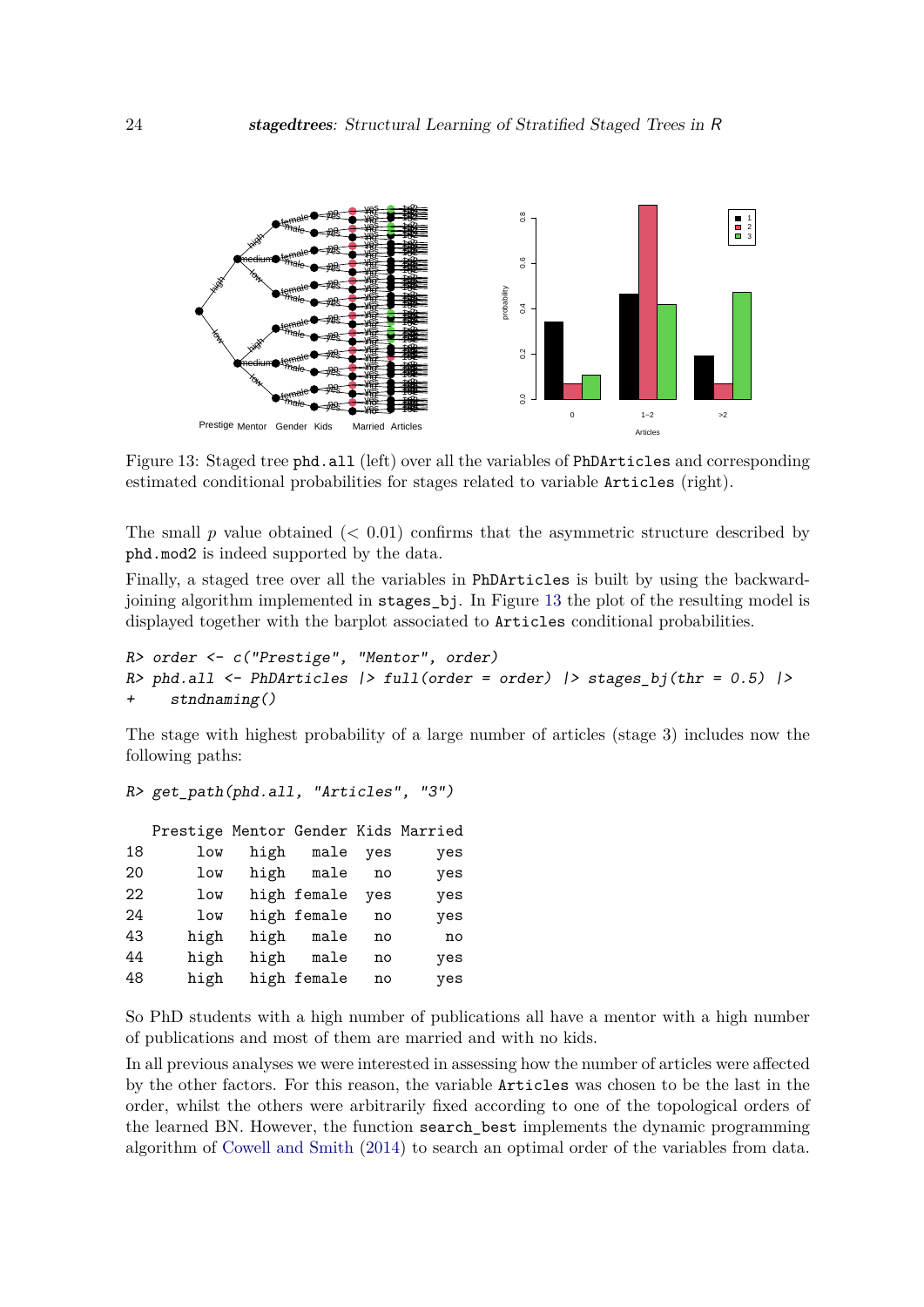```
R> phd.order <- search_best(PhDArticles, alg = stages_bhc)
R> phd.order
Staged event tree (fitted)
Articles[3] -> Married[2] -> Mentor[3] -> Gender[2] -> Prestige[2] -> Kids[2]
'log Lik.' -4076.919 (df=19)
```
With respect to the BIC, this new staged tree provides a great improvement compared to phd.all. However, in the optimal order Articles is the root of the tree and therefore its staging cannot be studied to assess how it depends on the other variables.

R> BIC(phd.all, phd.order)

df BIC phd.all 15 8504.529 phd.order 19 8283.398

### **7. Conclusions**

<span id="page-24-0"></span>stagedtrees is an R package which provides a freely-available implementation of staged trees and CEGs structure. Many functions are provided for the purpose of structural learning. stagedtrees is designed to support users in handling categorical experimental data and analyzing the learned models to untangle complex dependence structures. It provides a set of utility functions to perform exploratory data analysis and basic inference procedures.

Only structure learning algorithms for stratified staged trees are currently implemented. The difficulty with exploring the model space of non-stratified trees lies in the explosion of its size with the increase of the number of variables. Fast heuristic model search procedures are currently investigated, for instance using the maxsat approach or integer programming which have proven successful in structural learning of BNs [\(Bartlett and Cussens](#page-25-12) [2017;](#page-25-12) [Berg,](#page-25-13) [Järvisalo, and Malone](#page-25-13) [2014\)](#page-25-13).

Graphical outputs from the functions' package are produced using the R package **graphics**. In addition, a simple function is provided to plot CEGs using the **igraph** package, since no theoretical studies have been carried out yet to establish how to "optimally" represent a CEG underlying graph. This line of research is currently been pursued by the authors who are planning to develop an additional R package which would provide the user with additional plotting and visualization functions.

# **Acknowledgments**

Motivations for the implementation of the R package stagedtrees emerged at the *1st UK Workshop on Probabilistic Reasoning Using CEGs (Glasgow 2019)*. The participants are gratefully acknowledged. Professor Marco Scutari is thanked for helpful email exchanges. The members of the SELFY project and Professor Alessandra Minello are thanked for sharing the selfy dataset. GV was supported by a research grant (13358) from VILLUM FONDEN and by the European Research Council (ERC) Synergy Grant "Understanding and Modelling the Earth System with Machine Learning (USMILE)" under Grant Agreement No 855187.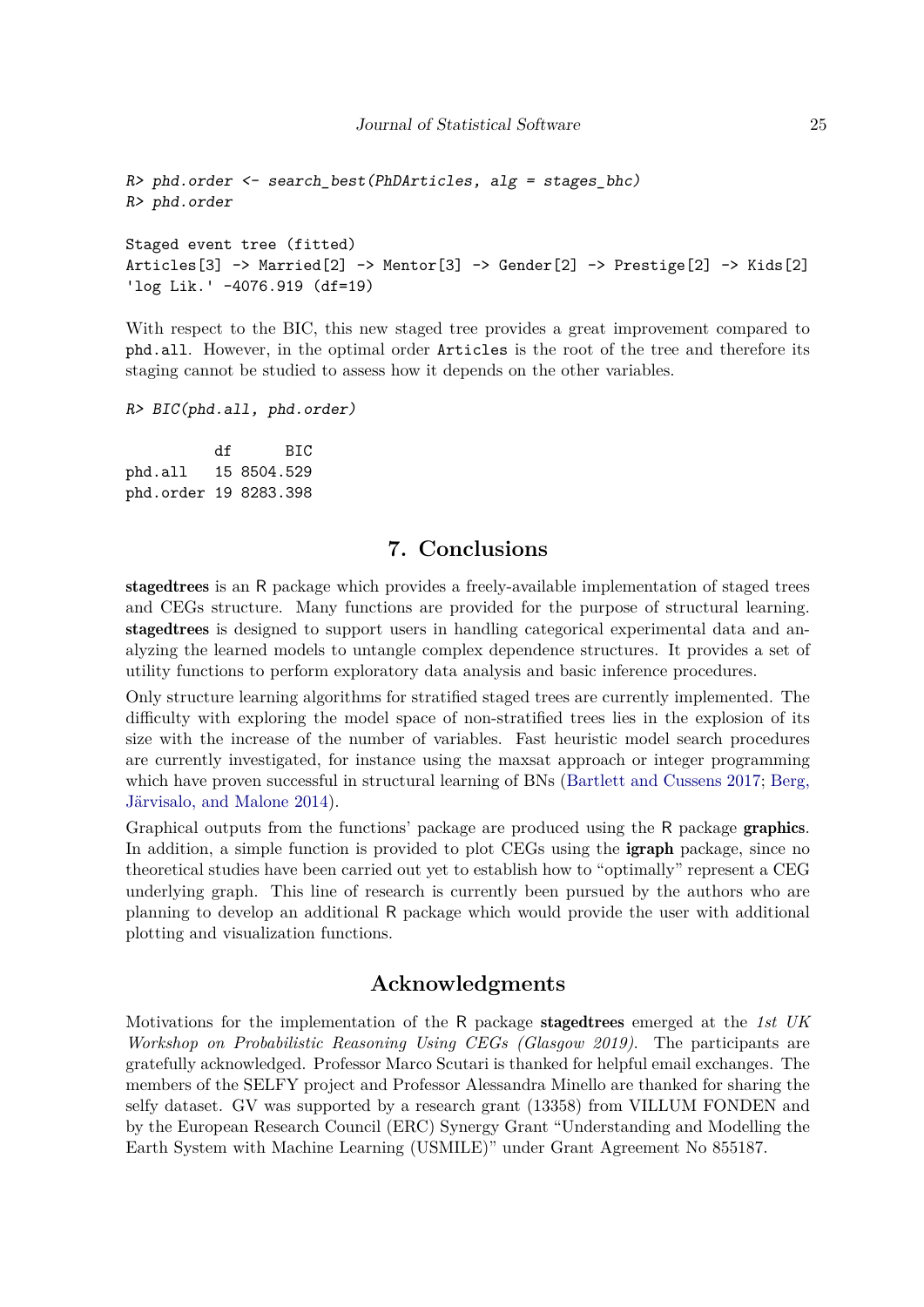# **References**

- <span id="page-25-7"></span>Barclay L, Collazo R, Smith JQ, Thwaites PA, Nicholson A (2015). "The Dynamic Chain Event Graph." *Electronic Journal of Statistics*, **9**(2), 2130–2169. [doi:10.1214/](https://doi.org/10.1214/15-ejs1068) [15-ejs1068](https://doi.org/10.1214/15-ejs1068).
- <span id="page-25-4"></span>Barclay L, Hutton J, Smith JQ (2014). "Chain Event Graphs for Informed Missingness." *Bayesian Analysis*, **9**(1), 53–76. [doi:10.1214/13-ba843](https://doi.org/10.1214/13-ba843).
- <span id="page-25-3"></span>Barclay LM, Hutton JL, Smith JQ (2013). "Refining a Bayesian Network Using a Chain Event Graph." *International Journal of Approximate Reasoning*, **54**, 1300–1309. [doi:](https://doi.org/10.1016/j.ijar.2013.05.006) [10.1016/j.ijar.2013.05.006](https://doi.org/10.1016/j.ijar.2013.05.006).
- <span id="page-25-12"></span>Bartlett M, Cussens J (2017). "Integer Linear Programming for the Bayesian Network Structure Learning Problem." *Artificial Intelligence*, **244**, 258–271. [doi:10.1016/j.artint.](https://doi.org/10.1016/j.artint.2015.03.003) [2015.03.003](https://doi.org/10.1016/j.artint.2015.03.003).
- <span id="page-25-13"></span>Berg J, Järvisalo M, Malone B (2014). "Learning Optimal Bounded Treewidth Bayesian Networks via Maximum Satisfiability." In S Kaski, J Corander (eds.), *Proceedings of the Seventeenth International Conference on Artificial Intelligence and Statistics*, pp. 86–95. URL <https://proceedings.mlr.press/v33/berg14.html>.
- <span id="page-25-1"></span>Boutilier C, Friedman N, Goldszmidt M, Koller D (1996). "Context-Specific Independence in Bayesian Networks." In *Proceedings of the 12th Conference on Uncertainty in Artificial Intelligence*, pp. 115–123. URL <https://dl.acm.org/doi/10.5555/2074284.2074298>.
- <span id="page-25-10"></span>Bouveyron C, Celeux G, Murphy B, Raftery A (2019). *Model-Based Clustering and Classification for Data Science: With Applications in* R. Cambridge University Press. [doi:](https://doi.org/10.1017/9781108644181) [10.1017/9781108644181](https://doi.org/10.1017/9781108644181).
- <span id="page-25-8"></span>Collazo R, Taranti P (2017). ceg*: Chain Event Graph*. R package version 0.1.0, URL [https:](https://CRAN.R-project.org/package=ceg) [//CRAN.R-project.org/package=ceg](https://CRAN.R-project.org/package=ceg).
- <span id="page-25-2"></span>Collazo RA, Görgen C, Smith JQ (2018). *Chain Event Graphs*. Chapmann & Hall. [doi:](https://doi.org/10.1201/9781315120515) [10.1201/9781315120515](https://doi.org/10.1201/9781315120515).
- <span id="page-25-5"></span>Collazo RA, Smith JQ (2016). "A New Family of Non-Local Priors for Chain Event Graph Model Selection." *Bayesian Analysis*, **11**(4), 1165–1201. [doi:10.1214/15-ba981](https://doi.org/10.1214/15-ba981).
- <span id="page-25-6"></span>Cowell RG, Smith JQ (2014). "Causal Discovery through MAP Selection of Stratified Chain Event Graphs." *Electronic Journal of Statistics*, **8**(1), 965–997. [doi:10.1214/14-ejs917](https://doi.org/10.1214/14-ejs917).
- <span id="page-25-9"></span>Csárdi G, Nepusz T (2006). "The igraph Software Package for Complex Network Research." *InterJournal*, **Complex Systems**(1695), 1–9.
- <span id="page-25-11"></span>Dalla Zuanna G, Caltabiano M, Minello A, Vignoli D (2020). "Catching Up! The Sexual Opinions and Behaviour of Italian Students (2000–2017)." *Genus*, **76**(16). [doi:10.1186/](https://doi.org/10.1186/s41118-020-00085-4) [s41118-020-00085-4](https://doi.org/10.1186/s41118-020-00085-4).
- <span id="page-25-0"></span>Darwiche A (2009). *Modeling and Reasoning with Bayesian Networks*. Cambridge University Press. [doi:10.1017/cbo9780511811357](https://doi.org/10.1017/cbo9780511811357).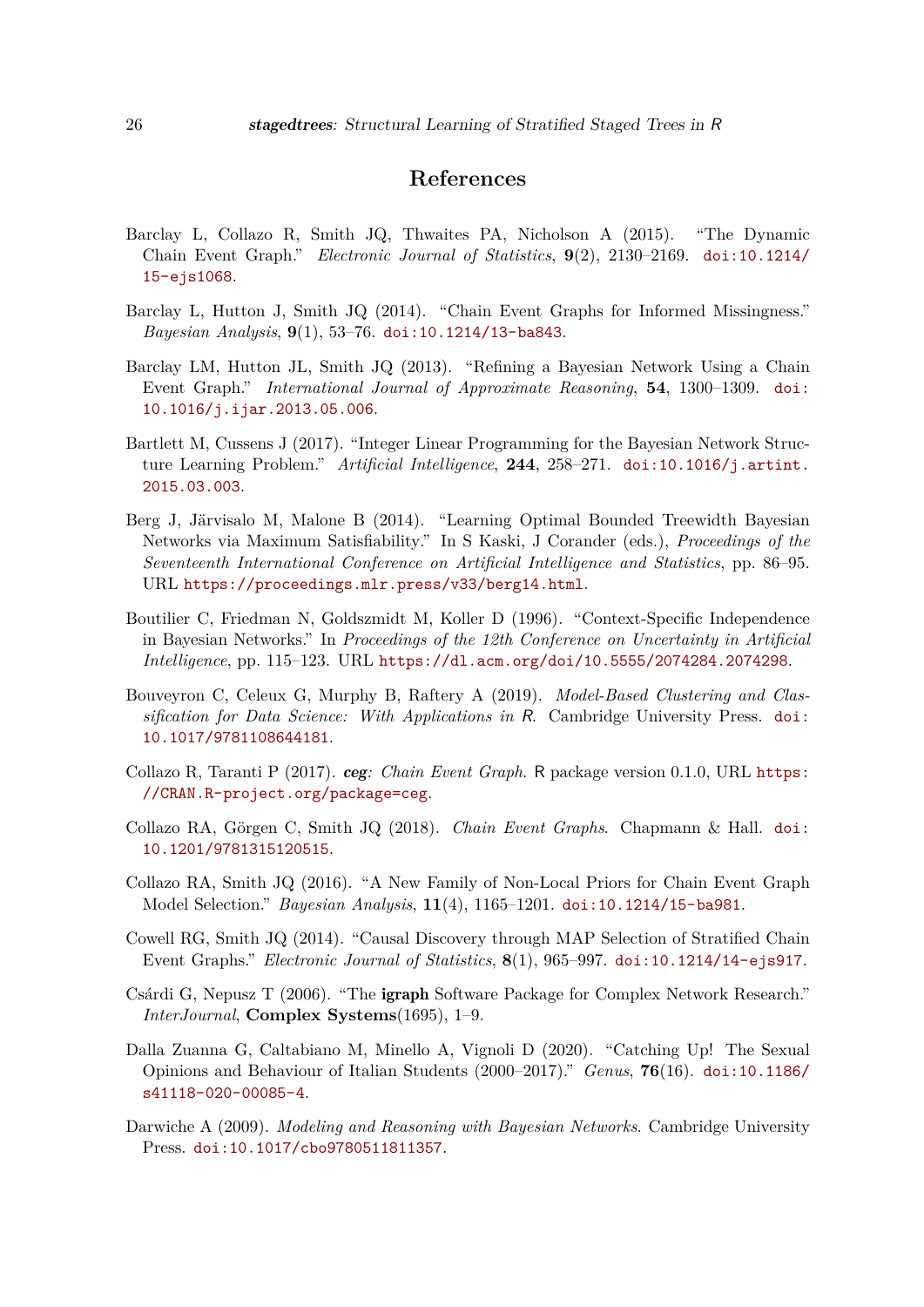- <span id="page-26-10"></span>Dawson RJM (1995). "The "Unusual Episode" Data Revisited." *Journal of Statistics Education*, **3**(3). [doi:10.1080/10691898.1995.11910499](https://doi.org/10.1080/10691898.1995.11910499).
- <span id="page-26-14"></span>Dethlefsen C, Højsgaard S (2005). "A Common Platform for Graphical Models in R: The gRbase Package." *Journal of Statistical Software*, **14**(17), 1–12. [doi:10.18637/jss.v014.](https://doi.org/10.18637/jss.v014.i17) [i17](https://doi.org/10.18637/jss.v014.i17).
- <span id="page-26-0"></span>Fenton N, Neil M (2012). *Risk Assessment and Decision Analysis with Bayesian Networks*. CRC Press. [doi:10.1201/b13102](https://doi.org/10.1201/b13102).
- <span id="page-26-9"></span>Freeman G, Smith JQ (2011a). "Bayesian MAP Model Selection of Chain Event Graphs." *Journal of Multivariate Analysis*, **102**(7), 1152–1165. [doi:10.1016/j.jmva.2011.03.008](https://doi.org/10.1016/j.jmva.2011.03.008).
- <span id="page-26-8"></span>Freeman G, Smith JQ (2011b). "Dynamic Staged Trees for Discrete Multivariate Time Series: Forecasting, Model Selection and Causal Analysis." *Bayesian Analysis*, **6**(2), 279–305. [doi:](https://doi.org/10.1214/11-ba610) [10.1214/11-ba610](https://doi.org/10.1214/11-ba610).
- <span id="page-26-13"></span>Gabbiadini A, Sagioglou C, Greitemeyer T (2018). "Does Pokémon Go Lead to a More Physically Active Life Style?" *Computers in Human Behavior*, **84**, 258–263. [doi:10.](https://doi.org/10.1016/j.chb.2018.03.005) [1016/j.chb.2018.03.005](https://doi.org/10.1016/j.chb.2018.03.005).
- <span id="page-26-11"></span>Glaz J, Sison C (1999). "Simultaneous Confidence Intervals for Multinomial Proportions." *Journal of Statistical Planning and Inference*, **82**(1-2), 251–262. [doi:10.1016/](https://doi.org/10.1016/s0378-3758(99)00047-6) [s0378-3758\(99\)00047-6](https://doi.org/10.1016/s0378-3758(99)00047-6).
- <span id="page-26-7"></span>Görgen C, Bigatti A, Riccomagno E, Smith JQ (2018). "Discovery of Statistical Equivalence Classes Using Computer Algebra." *International Journal of Approximate Reasoning*, **95**, 167–184. [doi:10.1016/j.ijar.2018.01.003](https://doi.org/10.1016/j.ijar.2018.01.003).
- <span id="page-26-5"></span>Görgen C, Leonelli M, Smith JQ (2015). "A Differential Approach for Staged Trees." In *European Conference on Symbolic and Quantitative Approaches to Reasoning and Uncertainty*, pp. 346–355. Springer-Verlag.
- <span id="page-26-6"></span>Görgen C, Smith JQ (2018). "Equivalence Classes of Staged Trees." *Bernoulli*, **24**(4A), 2676–2692. [doi:10.3150/17-bej940](https://doi.org/10.3150/17-bej940).
- <span id="page-26-1"></span>Højsgaard S (2012). "Graphical Independence Networks with the gRain Package for R." *Journal of Statistical Software*, **46**(10), 1–26. [doi:10.18637/jss.v046.i10](https://doi.org/10.18637/jss.v046.i10).
- <span id="page-26-12"></span>Højsgaard S, Edwards D, Lauritzen S (2012). *Graphical Models with* R. Springer-Verlag. [doi:10.1007/978-1-4614-2299-0](https://doi.org/10.1007/978-1-4614-2299-0).
- <span id="page-26-2"></span>Jaeger M, Nielsen JD, Silander T (2006). "Learning Probabilistic Decision Graphs." *International Journal of Approximate Reasoning*, **42**(1-2), 84–100. [doi:10.1016/j.ijar.2005.](https://doi.org/10.1016/j.ijar.2005.10.006) [10.006](https://doi.org/10.1016/j.ijar.2005.10.006).
- <span id="page-26-3"></span>Keeble C, Thwaites PA, Barber S, Law G, Baxter P (2017a). "Adaptation of Chain Event Graphs for Use with Case-Control Studies in Epidemiology." *The International Journal of Biostatistics*, **13**(2). [doi:10.1515/ijb-2016-0073](https://doi.org/10.1515/ijb-2016-0073).
- <span id="page-26-4"></span>Keeble C, Thwaites PA, Baxter P, Barber S, Parslow R, Law G (2017b). "Learning through Chain Event Graphs: The Role of Maternal Factors in Childhood Type 1 Diabetes." *American Journal of Epidemiology*, **186**(10), 1204–1208. [doi:10.1093/aje/kwx171](https://doi.org/10.1093/aje/kwx171).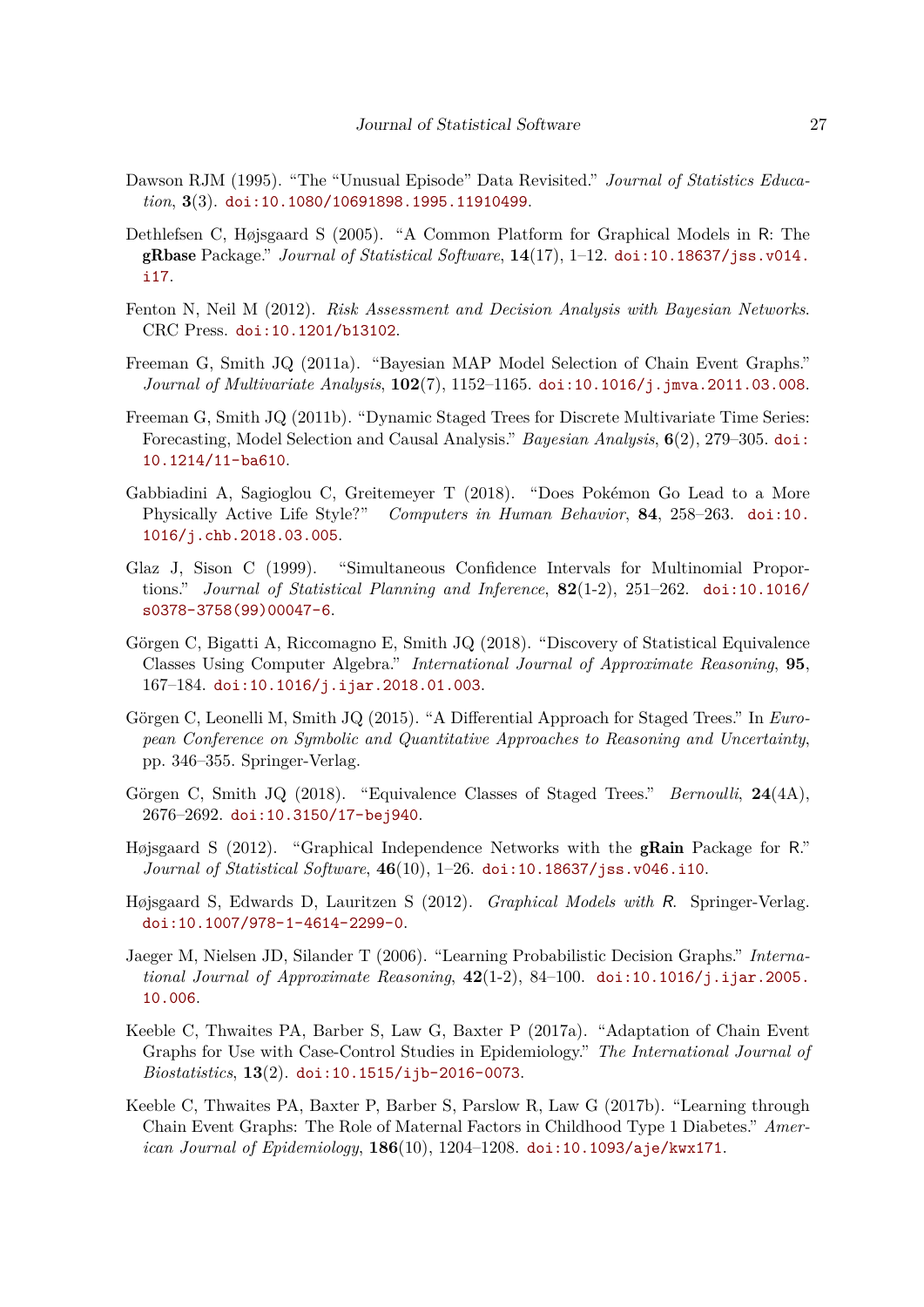- <span id="page-27-7"></span>Leonelli M (2019). "Sensitivity Analysis Beyond Linearity." *International Journal of Approximate Reasoning*, **113**, 106–118. [doi:10.1016/j.ijar.2019.06.007](https://doi.org/10.1016/j.ijar.2019.06.007).
- <span id="page-27-6"></span>Leonelli M, Varando G (2021). "Context-Specific Causal Discovery for Categorical Data Using Staged Trees." arXiv:2106.04416 [stat.ME], URL <https://arxiv.org/abs/2106.04416>.
- <span id="page-27-14"></span>Liaw A, Wiener M (2002). "Classification and Regression by randomForest." R *News*, **2**(3), 18–22.
- <span id="page-27-12"></span>Long JS (1990). "The Origins of Sex Differences in Science." *Social Forces*, **68**(4), 1297–1316. [doi:10.2307/2579146](https://doi.org/10.2307/2579146).
- <span id="page-27-13"></span>Meyer D, Dimitriadou E, Hornik K, Weingessel A, Leisch F (2021). e1071*: Misc Functions of the Department of Statistics, Probability Theory Group (Formerly: E1071), TU Wien*. R package version 1.7-9, URL <https://CRAN.R-project.org/package=e1071>.
- <span id="page-27-11"></span>Michalski RS, Wnek J (1993). "Comparing Symbolic and Subsymbolic Learning: Three Studies." In RS Michalski, T Tecuci (eds.), *Machine Learning: A Multistrategy Approach*. Morgan Kaufmann.
- <span id="page-27-9"></span>Möstel L, Pfeuffer M, Fischer M (2020). "Statistical Inference for Markov Chains with Applications to Credit Risk." *Computational Statistics*, **35**, 1659–1684. [doi:10.1007/](https://doi.org/10.1007/s00180-020-00978-0) [s00180-020-00978-0](https://doi.org/10.1007/s00180-020-00978-0).
- <span id="page-27-3"></span>Pensar J, Nyman H, Koski T, Corander J (2015). "Labeled Directed Acyclic Graphs: A Generalization of Context-Specific Independence in Directed Graphical Models." *Data Mining and Knowledge Discovery*, **29**(2), 503–533. [doi:10.1007/s10618-014-0355-0](https://doi.org/10.1007/s10618-014-0355-0).
- <span id="page-27-10"></span>Pensar J, Nyman H, Lintusaari J, Corander J (2016). "The Role of Local Partial Independence in Learning of Bayesian Networks." *International Journal of Approximate Reasoning*, **69**, 91–105. [doi:10.1016/j.ijar.2015.11.008](https://doi.org/10.1016/j.ijar.2015.11.008).
- <span id="page-27-0"></span>R Core Team (2022). R*: A Language and Environment for Statistical Computing*. R Foundation for Statistical Computing, Vienna. URL <https://www.R-project.org/>.
- <span id="page-27-4"></span>Riccomagno E, Smith JQ (2004). "Identifying a Cause in Models Which Are Not Simple Bayesian Networks." In *Proceedings of the 10th Conference on Information Processing and Management of Uncertainty in Knowledge-Based Systems*, pp. 1315–1322.
- <span id="page-27-5"></span>Riccomagno E, Smith JQ (2009). "The Geometry of Causal Probability Trees That Are Algebraically Constrained." In *Optimal Design and Related Areas in Optimization and Statistics*, pp. 133–154. Springer-Verlag.

<span id="page-27-8"></span>Russell S, Norvig P (2016). *Artificial Intelligence: A Modern Approach*. Pearson.

- <span id="page-27-1"></span>Scutari M (2010). "Learning Bayesian Networks with the bnlearn R Package." *Journal of Statistical Software*, **35**(3), 1–22. [doi:10.18637/jss.v035.i03](https://doi.org/10.18637/jss.v035.i03).
- <span id="page-27-2"></span>Scutari M (2017). "Bayesian Network Constraint-Based Structure Learning Algorithms: Parallel and Optimized Implementations in the bnlearn R Package." *Journal of Statistical Software*, **77**(2), 1–20. [doi:10.18637/jss.v077.i02](https://doi.org/10.18637/jss.v077.i02).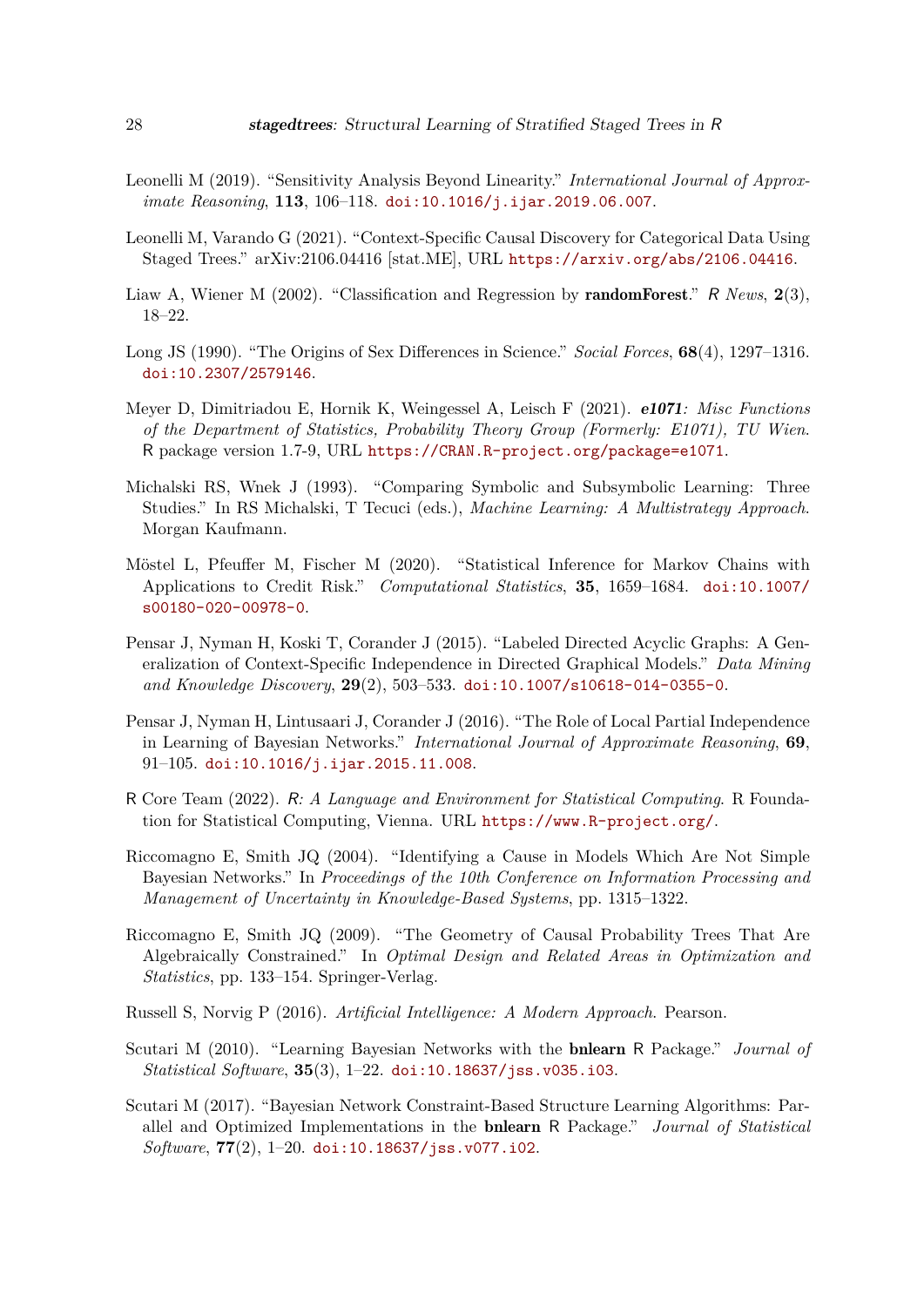- <span id="page-28-9"></span>Shenvi A, Smith J, Walton R, Eldridge S (2019). "Modelling with Non-Stratified Chain Event Graphs." In R Argiento, D Durante, S Wade (eds.), *Bayesian Statistics and New Generations*, pp. 155–163. Springer-Verlag.
- <span id="page-28-3"></span>Silander T, Leong TY (2013). "A Dynamic Programming Algorithm for Learning Chain Event Graphs." In *Proceedings of the International Conference on Discovery Science*, pp. 201–216.
- <span id="page-28-0"></span>Smith JQ, Anderson PE (2008). "Conditional Independence and Chain Event Graphs." *Artificial Intelligence*, **172**(1), 42 – 68. [doi:10.1016/j.artint.2007.05.004](https://doi.org/10.1016/j.artint.2007.05.004).
- <span id="page-28-11"></span>Therneau T, Atkinson B (2022). rpart*: Recursive Partitioning and Regression Trees*. R package version 4.1-16, URL <https://CRAN.R-project.org/package=rpart>.
- <span id="page-28-2"></span>Thwaites PA (2013). "Causal Identifiability via Chain Event Graphs." *Artificial Intelligence*, **195**, 291–315. [doi:10.1016/j.artint.2012.09.003](https://doi.org/10.1016/j.artint.2012.09.003).
- <span id="page-28-6"></span>Thwaites PA, Smith JQ (2017). "A New Method for Tackling Asymmetric Decision Problems." *International Journal of Approximate Reasoning*, **88**, 624–639. [doi:10.1016/j.](https://doi.org/10.1016/j.ijar.2017.03.004) [ijar.2017.03.004](https://doi.org/10.1016/j.ijar.2017.03.004).
- <span id="page-28-7"></span>Thwaites PA, Smith JQ (2018). "A Graphical Method for Simplifying Bayesian Games." *Reliability Engineering & System Safety*, **179**, 3–11. [doi:10.1016/j.ress.2017.05.012](https://doi.org/10.1016/j.ress.2017.05.012).
- <span id="page-28-4"></span>Thwaites PA, Smith JQ, Cowell R (2008). "Propagation Using Chain Event Graphs." In *Proceedings of the 24th Conference on Uncertainty in Artificial Intelligence*, pp. 546 – 553.
- <span id="page-28-1"></span>Thwaites PA, Smith JQ, Riccomagno E (2010). "Causal Analysis with Chain Event Graphs." *Artificial Intelligence*, **174**(12-13), 889–909. [doi:10.1016/j.artint.2010.05.004](https://doi.org/10.1016/j.artint.2010.05.004).
- <span id="page-28-10"></span>Venables WN, Ripley BD (2002). *Modern Applied Statistics with* S. 4th edition. Springer-Verlag, New York.
- <span id="page-28-5"></span>Wilkerson R, Smith JQ (2019). "Bayesian Diagnostics for Chain Event Graphs." arXiv:1910.04679 [stat.ME], URL <https://arxiv.org/abs/1910.04679>.
- <span id="page-28-8"></span>Zeileis A, Fisher JC, Hornik K, Ihaka R, McWhite CD, Murrell P, Stauffer R, Wilke CO (2020). "colorspace: A Toolbox for Manipulating and Assessing Colors and Palettes." *Journal of Statistical Software*, **96**(1), 1–49. [doi:10.18637/jss.v096.i01](https://doi.org/10.18637/jss.v096.i01).